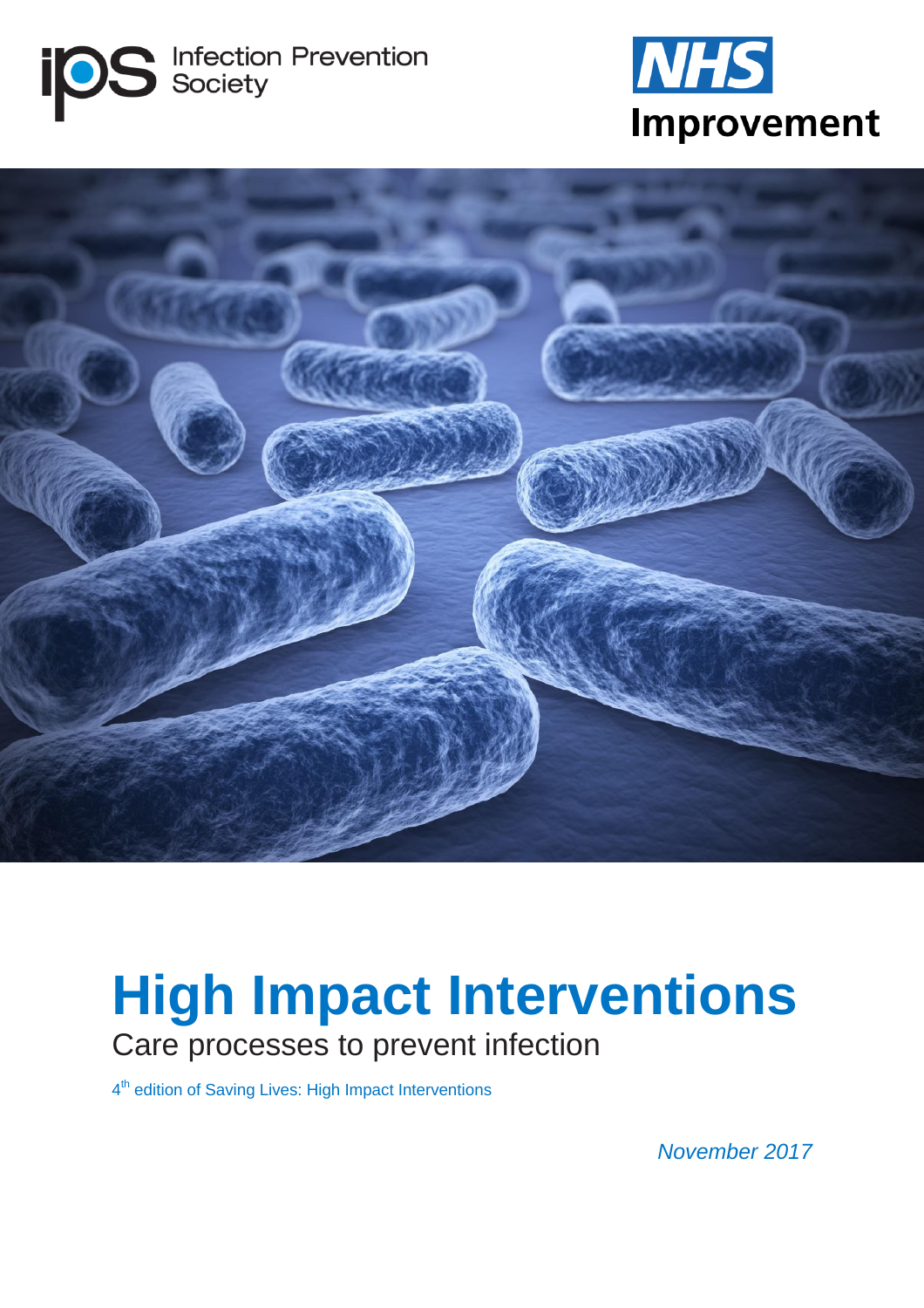



# **Acknowledgments**

#### **Craig Bradley (Project co-lead)**

Lead Nurse – Infection Prevention & Control University Hospitals Birmingham NHS Foundation Trust Member of the Infection Prevention Society Board of Directors & Trustees

#### **Dr. Debra Adams (Project co-lead)**

Senior Infection Prevention & Control Adviser (Midlands & East) NHS Improvement

#### **Martin Biggs**

Prinicipal Pharmacist – Antimicrobials University Hospitals Birmingham NHS Foundation Trust

**Carole Clive** Nurse Consultant – Infection Prevention & Control Worcestershire Health & Care NHS Trust

**Jane Codd** Deputy Lead Nurse – Infection Prevention & Control Heart of England NHS Foundation Trust

#### **Joanna Davies**

Consultant Nurse and Deputy Director of Infection Prevention & Control University Hospitals Bristol NHS Trust

**Helen Dunn** Lead Nurse – Infection Prevention & Control Great Ormond Street Hospital for Children NHS Trust

**Emily Ellis** Specialist Nurse in Aseptic Technique St Helen and Knowsley NHS Trust

#### **Lynne K Fuller**

Infection Prevention & Control Commissioning Lead Suffolk CCG

#### **Emma Fulloway**

Lead Nurse – Infection Prevention & Control Dudley & Walsall Mental Health Partnership NHS Trust

#### **Dr Mark Garvey**

Principal Clinical Scientist in Microbiology University Hospitals Birmingham NHS Foundation Trust Member of the Healthcare Infection Society Council of **Trustees** 

**Victoria Longstaff** Consultant Nurse – Infection Prevention & Control Homerton University Hospital NHS Foundation Trust

**Sue Millward** Nurse Consultant – Infection Prevention & Control Nuffield Health

**Kirsty Morgan** Head of Infection Prevention & Control East Midlands Ambulance Service NHS Trust

**Joanna Peasland** Nurse Consultant – Infection Prevention & Control Birmingham Community Healthcare NHS Trust

**Valya Weston** Deputy Director – Infection Prevention & Control Alder Hey Children's NHS Foundation Trust

This publication is due for review in October 2020. To provide feedback on its contents please email publications@ips.uk.net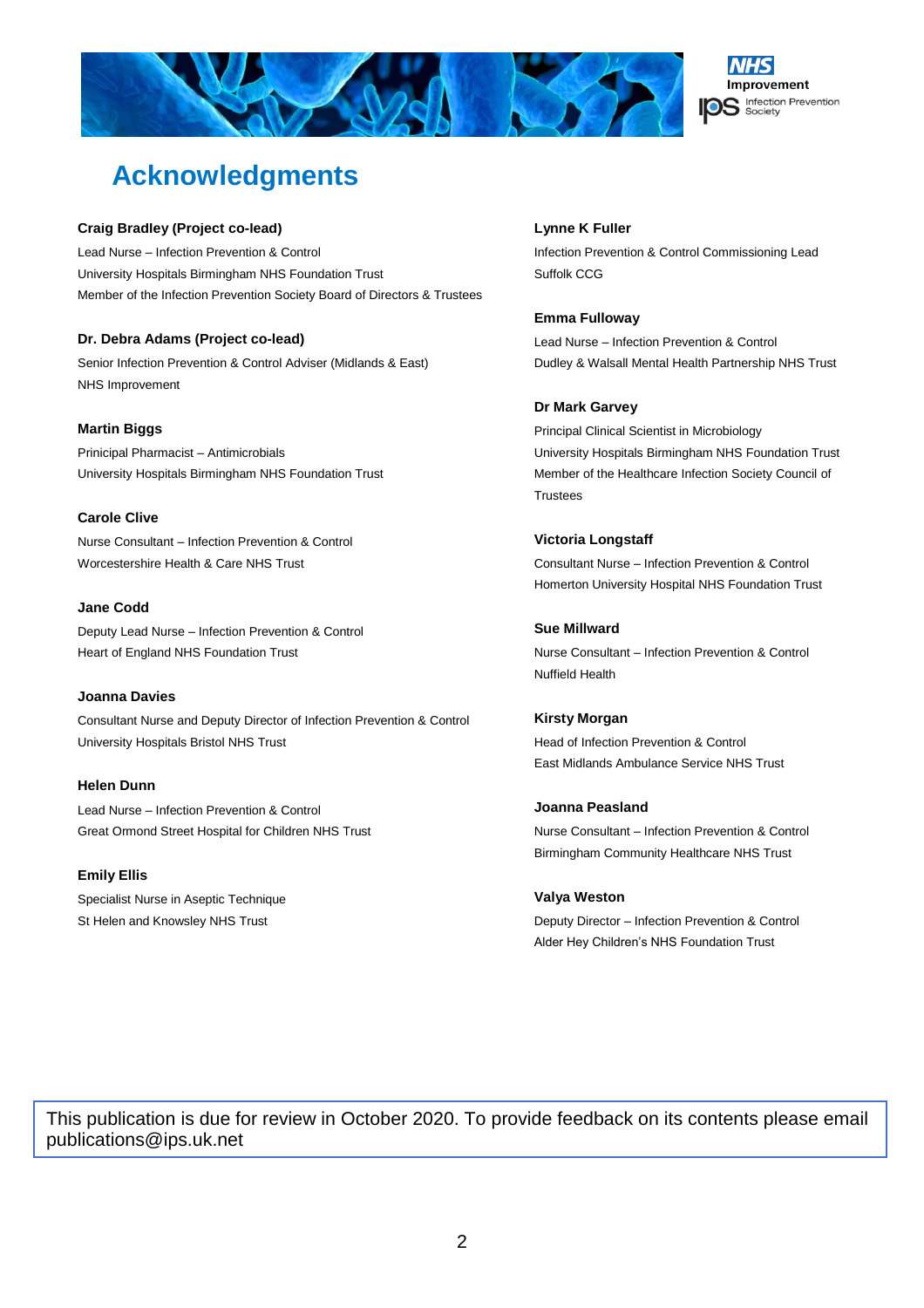



# **Contents**

| <b>Introduction</b>                                                         | 4  |
|-----------------------------------------------------------------------------|----|
| Background                                                                  | 4  |
| Scope of the project                                                        | 4  |
| Why use the high impact interventions?                                      | 4  |
| Using the high impact interventions                                         | 5  |
| What is a high impact intervention?                                         | 6  |
| How do the high impact interventions work?                                  | 6  |
| Training and use                                                            | 6  |
| Using the high impact interventions to ensure all elements are performed    | 7  |
| Using the high impact interventions tool                                    |    |
| <b>High impact interventions</b>                                            | 9  |
| Prevention of ventilator associated pneumonia                               | 9  |
| Prevention of infections associated with peripheral vascular access devices | 11 |
| Prevention of infections associated with central venous access devices      | 14 |
| Prevention of surgical site infection                                       | 17 |
| Prevention of infections in chronic wounds                                  | 19 |
| Prevention of urinary catheter associated infections                        | 22 |
| Promotion of stewardship in antimicrobial prescribing                       | 25 |
|                                                                             |    |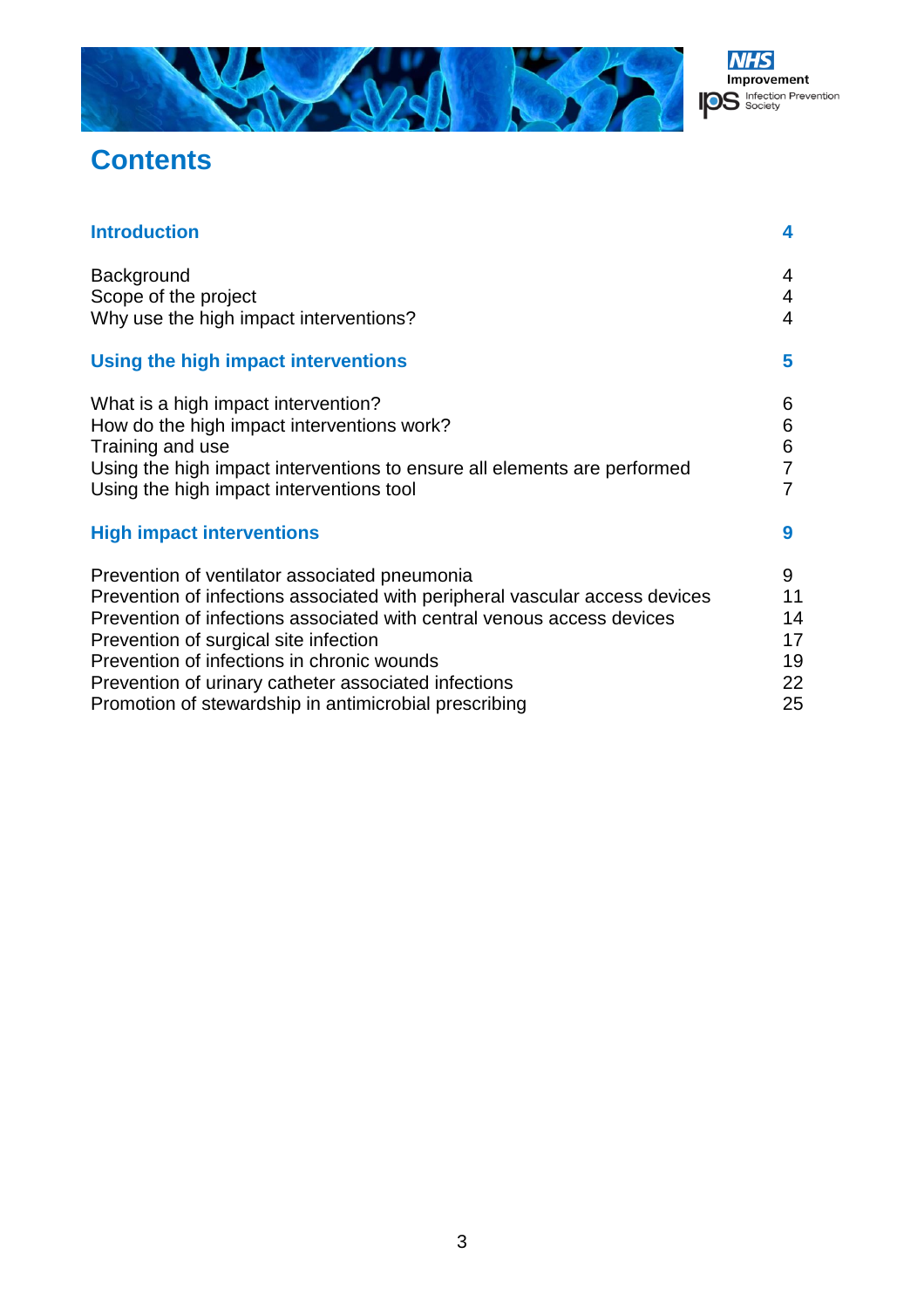# **Introduction**

# **Background**

The high impact interventions (HII) were originally published in 2005 as part of 'Saving Lives'. Since then, the tools were updated in 2007 and 2010. This review was undertaken by a working party commissioned by the Infection Prevention Society in 2017 in association with NHS Improvement.

# **Scope of the project**

The High Impact Interventions are an evidence-based approach that relate to key clinical procedures or care processes. When these HIIs are performed appropriately that can help reduce the risk of infection. They were developed to provide a practical way of highlighting the critical elements of a procedure or care process, the key actions required and a means of demonstrating assurance.

The revision group reviewed the existing tools and updated them according to the latest guidance. The group was formed of members from all care sectors across England. Consideration was given to the application of these High Impact Interventions in non-acute care settings and efforts have been made to ensure these are applicable to community, social care, mental health and ambulance providers. However, some elements of the care processes will not be applicable to all areas and a decision should be made locally on which elements are to be applied.

# **Why use the high impact interventions?**

Patient outcomes can be systematically improved when all elements of the HIIs are performed correctly and consistently. The Health and Social Care Act 2008: Code of Practice on the prevention and control of infections and related guidance (2015), identifies that registered providers must audit compliance to key policies and procedures for infection prevention. These tools have been developed to facilitate this by way of regular auditing of the HII actions and will support cycles of review and continuous improvement in care settings and provide assurance of compliance.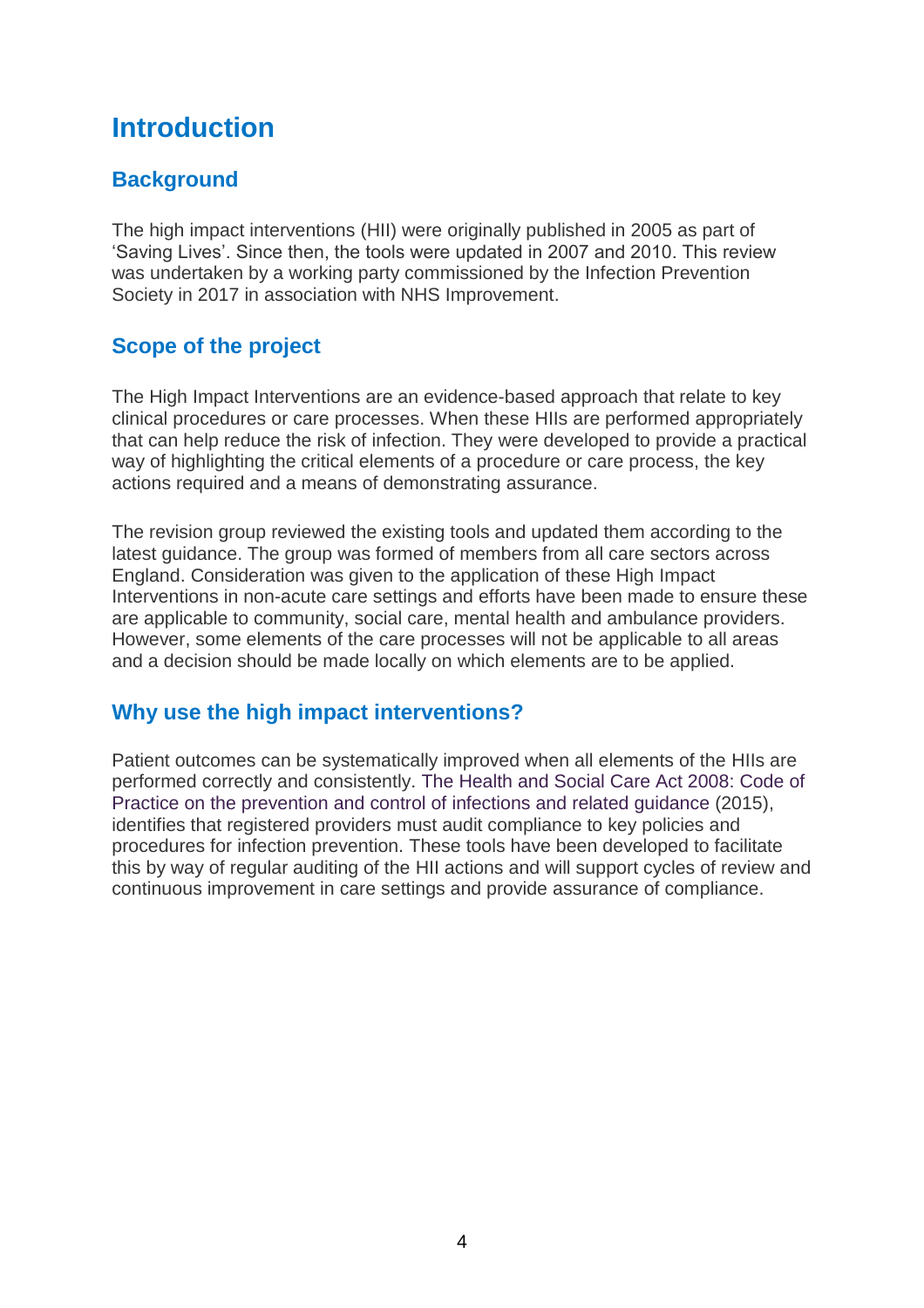

# **Using the High Impact Interventions**

The Health Act 2008 Code of Practice for Prevention and Control of Healthcare Associated Infections (2015) states that 'Effective prevention and control of Healthcare Associated Infections has to be embedded into everyday practice and applied consistently by everyone,' and that NHS organisations must audit key policies and procedures for infection prevention and control.

In 2013, the EPIC3 group noted that 'standard infection control precautions need to be applied by all healthcare practitioners to the care of all patients. Every clinician has the potential to significantly reduce the risk of infection to their patients by ensuring that they consistently comply with evidence based practice and guidelines every time they undertake a clinical procedure.

The High Impact Interventions (HII) are a means to provide compliance assurance. HIIs in this document relate to those key clinical procedures which can increase the risk of infection if not performed appropriately. They have been developed to provide a simple way of highlighting the critical elements of a particular procedure, the key actions required and a means of demonstrating reliability using compliance measurement. The purpose of the HII is to minimise unwarranted variation in practice by providing a way of identifying where compliance needs to be increased and a measure of how often all elements are performed for a given procedure. The HII tool is also the means by which results can be quickly fed back to staff and actions can be agreed and implemented.

This section describes in more detail the principles behind the HIIs and how you can implement them in your care setting.

This introduction includes sections on

- What is a high impact intervention?
- How do the HIIs work?
- Using the spreadsheet tools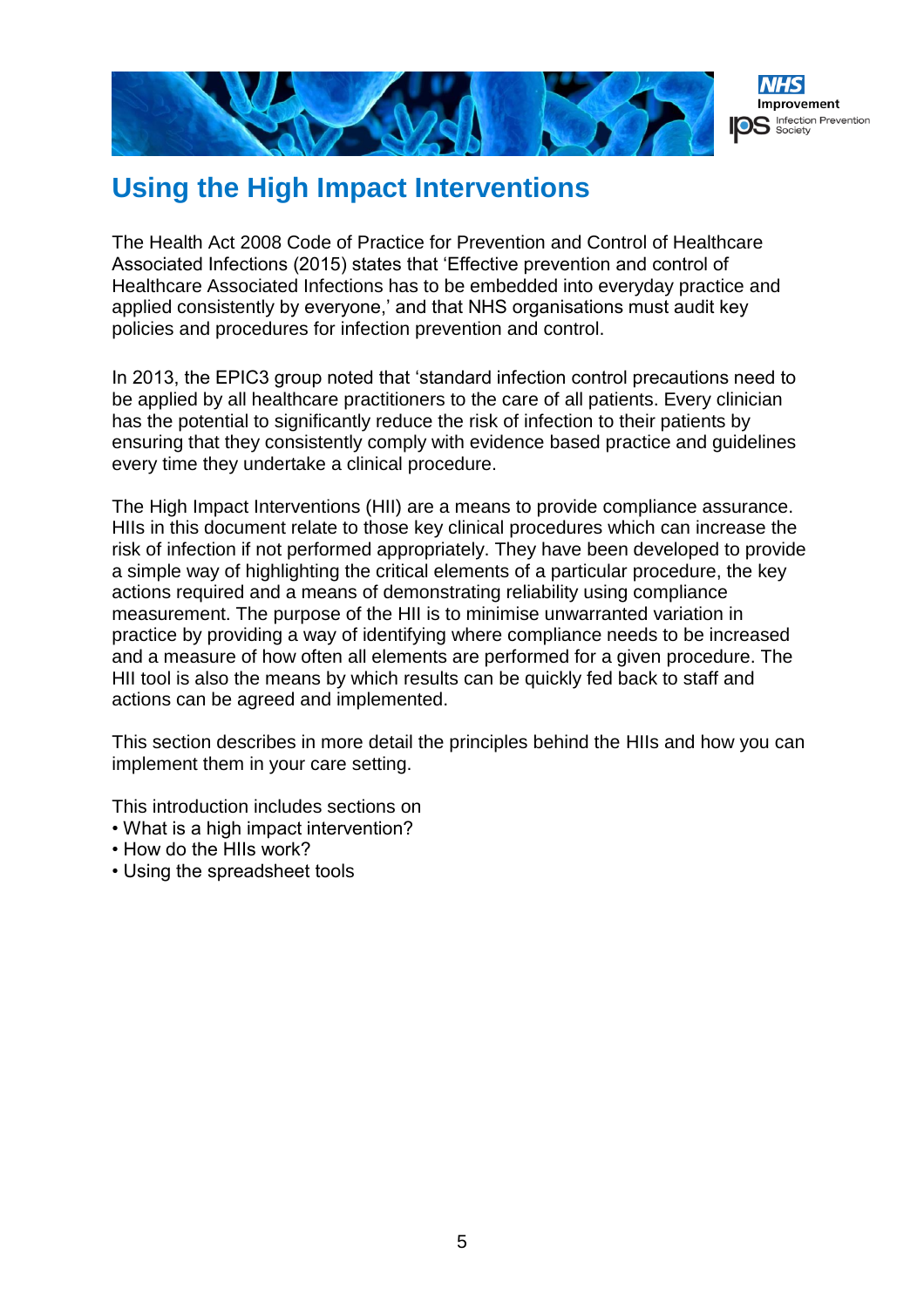# **What is a high impact intervention?**



These tools are a revision of Saving Lives: High Impact Interventions (HII) published in 2005 and revised in 2007 and 2010. They link evidence, a measuring tool and a strategy for improving the clinical process to deliver evidence based practice. Direct measurement of a clinical process is a technique which has been recognised to have advantages over outcome based monitoring and is the principle of these tools. By looking at the process of care delivery over a short timescale, improvements in the care process can be identified quickly and put into action. Instead of just looking at a single element of care the HIIs link together a number of care elements in a procedure. Patient outcomes can be systematically improved when all these elements are performed consistently. Leaving specific elements out or not doing them correctly increases the risk of infection. The tools provide a method of measuring how effective the clinical process is and a way of improving it. Specifically these tools are designed to reduce the risk and spread of healthcare associated infection by focusing on the risk factors which cause infections, for example hand hygiene and use of intravenous lines.

# **How do the HIIs work?**

The method relies on a mix of cognitive (educational), administrative (charting the clinical process) and behavioural (feedback of results) aspects. The HIIs show the key elements relevant to a specific clinical procedure which need to be observed and recorded as having been done. To ensure local ownership observation can be performed by identified clinical staff within the ward or department as part of a peer review process. It does not need to be the responsibility of Infection Control Teams. The frequency of observation for each measurement can be decided locally according to levels of infection, the minimum number of observations carried out for each HII should be agreed locally and should be at a level useful for assurance purposes. Experience has shown that a short timescale for making observations, feeding-back results and clinical staff generating improvement ideas, allows for changes in the clinical process to be made rapidly. The process is summarised as:

Observation > Feedback results > Ideas for improvement > Improve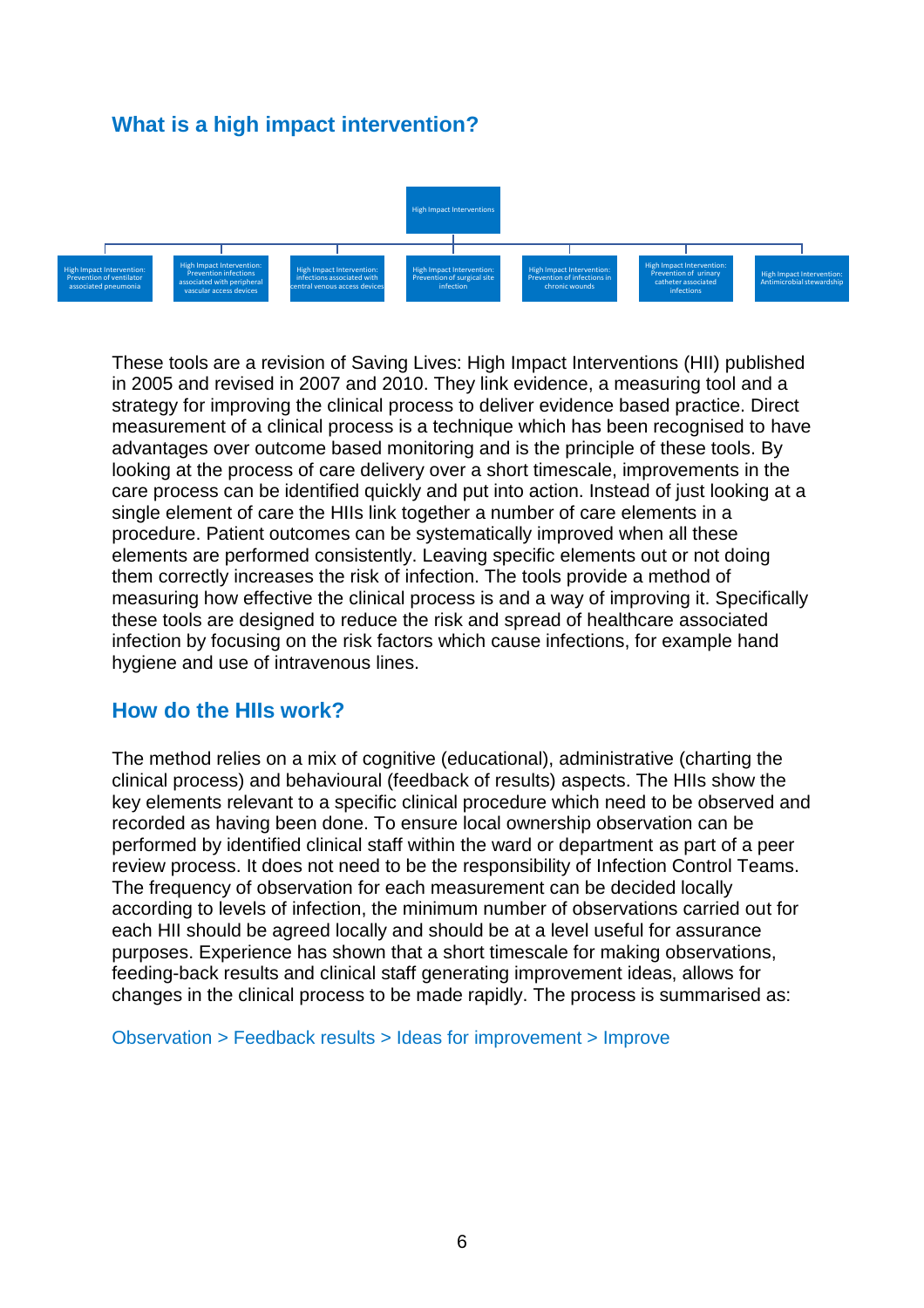# **Training and use**

The tools are not designed to be a continuous record of practice. They serve as a way of identifying where improvements can be made for overall performance and on delivery of individual care elements. Analysis or examination of infection data across a trust can serve to identify priority areas for using the HIIs e.g. where infection numbers are highest or where there appears to be an identified risk concerned with particular procedures. However, the principle of the HIIs can be applied to all clinical areas as required. The HIIs use a simple tick-box that allows rapid completion. Ticking a box shows that the care element was given/performed or not applicable. Using this basic information, a percentage compliance with each element can be calculated and crucially provides an overall average of compliance for a given procedure. Infection prevention and control teams can support the training of those that will carry out observations of care to complete the audits.

# **Using the high impact interventions to ensure all elements of care are performed**

Checking compliance with the elements in the care process will show the elements which were or were not performed.

- 1. Identify when all elements have been performed
- 2. Recognise where individual elements of care have not been performed
- 3. Enable you to focus your improvement effort on those elements which are not being consistently performed

# **Using the high impact interventions tool**

- 1. Each time a care element is performed, insert a  $\checkmark$  in the relevant column. If the action is not performed leave it blank.
- 2. Ensure you only  $\checkmark$  it when an element of care is performed correctly or if the element is not applicable.
- 3. Calculate the totals and compliance levels by totalling the columns and using the tools provided
- 4. Your goal is to perform every element of care every time it is needed. The "All elements performed" column should be  $\checkmark$  when every care element is given correctly. This should total to 100% compliance when all care elements have been given correctly on every occasion.
- 5. Where elements have not been performed overall compliance will be less than 100%. This provides immediate feedback for users of the tool on those elements missed, and actions can then be taken to improve on compliance levels.
- 6. The percentage compliance figures for individual care elements show you where you need to focus effort to improve overall compliance.
- 7. The number of times when all elements are performed should be the same as the number of observations you perform. For example if you monitor the care process 10 times, then there should be 10 occasions when all elements were performed.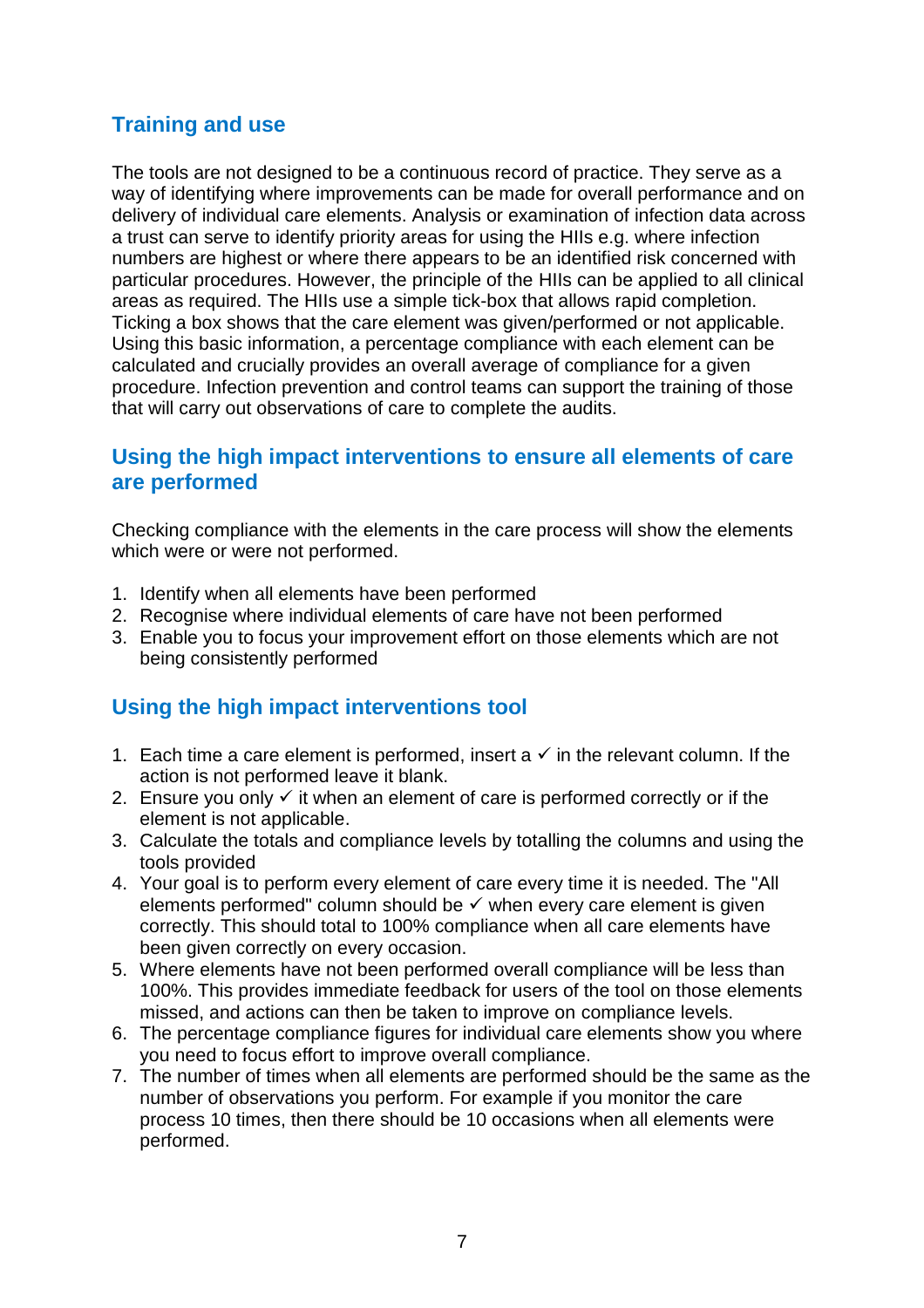# **Example**

|                                                                       | Care element | Care element<br>2 | Care element<br>3 | Care element<br>4 | All elements<br>performed |
|-----------------------------------------------------------------------|--------------|-------------------|-------------------|-------------------|---------------------------|
|                                                                       | ✓            |                   | ✓                 | ✓                 |                           |
| $\overline{2}$                                                        | ✓            |                   |                   |                   |                           |
| 3                                                                     | ✓            |                   |                   |                   | ✓                         |
| 4                                                                     | ✓            |                   |                   |                   |                           |
| 5                                                                     | ✓            |                   |                   | ✓                 | ✓                         |
| Total number<br>of times an<br>individual<br>element was<br>performed | 5            | 4                 | 4                 | 4                 | $\overline{2}$            |
| % when<br>element of<br>care was<br>given                             | 100%         | 80%               | 80%               | 80%               | 40%*                      |
| % of care<br>elements<br>performed<br>overall                         | 100%         | 80%               | 80%               | 80%               | 17 out of 20 or<br>85%*   |

\*There should be local agreement on which measure is more useful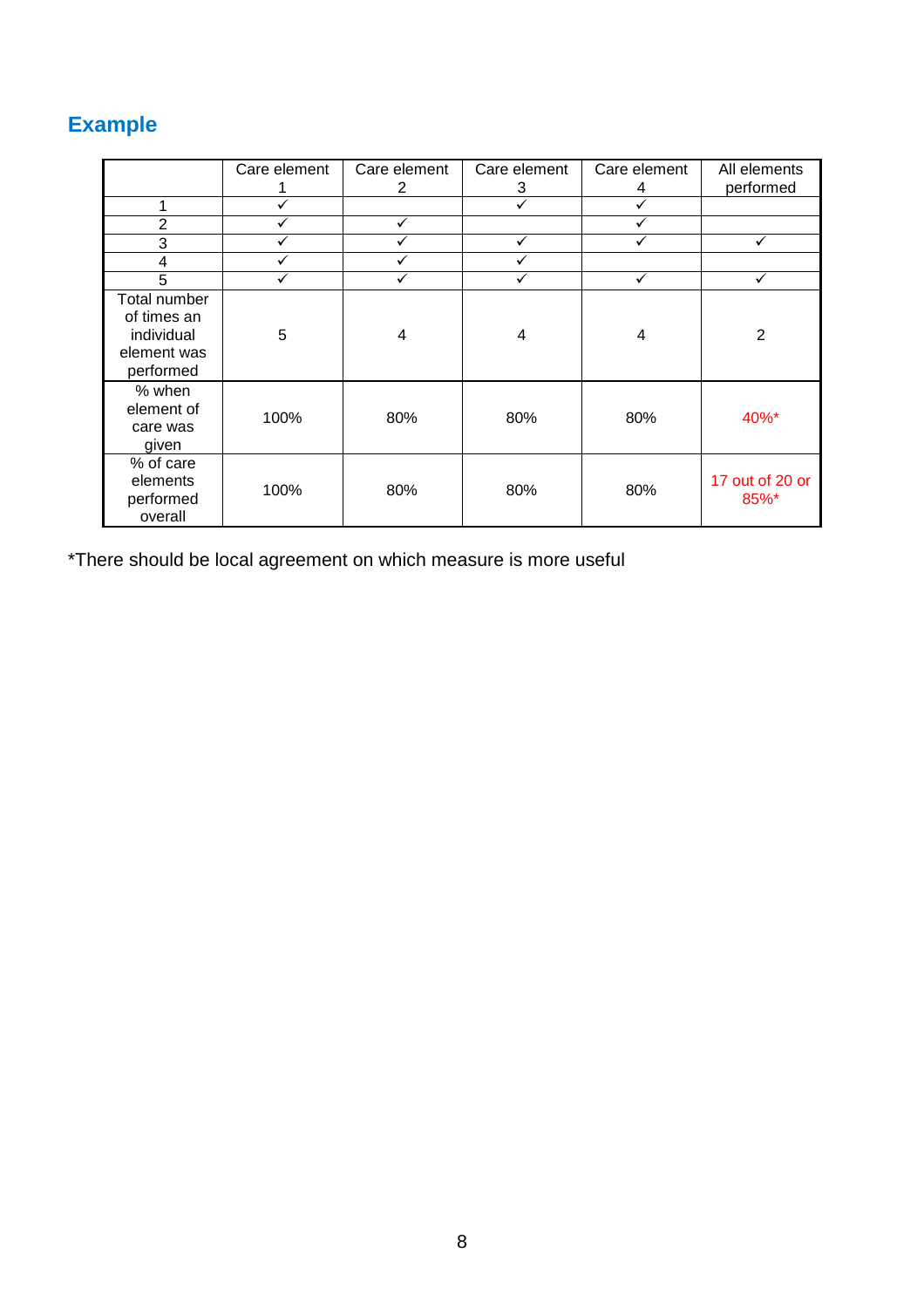



# **High impact interventions** to prevent ventilator associated pneumonia

# **Aim**

To reduce the incidence and consequences of ventilator associated pneumonia (VAP) in acute care settings.

# **Why use the high impact intervention?**

The purpose of the HII is to act as a way of improving and measuring the implementation of key elements of care. The risk of VAP increases when one or more elements are excluded or not performed.

# **Elements of the care process**

There a single set of actions to be implemented for best practice in the: **a.** ongoing care phase

| <b>Ongoing care phase</b>                                                                                                                                              |
|------------------------------------------------------------------------------------------------------------------------------------------------------------------------|
| 1. Elevation of the head of the bed                                                                                                                                    |
| The head of the bed is elevated to 30-45 $^{\circ}$ (unless contraindicated) $^{\circ}$ , $^{\circ}$ .                                                                 |
| 2. Sedation level assessment                                                                                                                                           |
| Sedation is reduce/held for assessment at least daily (unless the patient is awake and comfortable or action is contraindicated) and documented $2,5,7$ .<br>$\bullet$ |
| 3. Assess for extubation                                                                                                                                               |
| Assess for weaning and extubation at least daily (unless contraindicated) and document 1, 2, 6.                                                                        |
| 4. Oral Hygiene                                                                                                                                                        |
| Teeth are brushed 12 hourly with standard toothpaste and documented $4, 8, 10$ .                                                                                       |
| 5. Tracheal tube cuff pressure                                                                                                                                         |
| Cuff pressure is measured 4 hourly, maintained between 20-30cm $H_2O$ (or 2cm $H_2O$ above peak<br>$\bullet$                                                           |
| inspiratory pressure) and recorded on ICU chart <sup>3</sup> .                                                                                                         |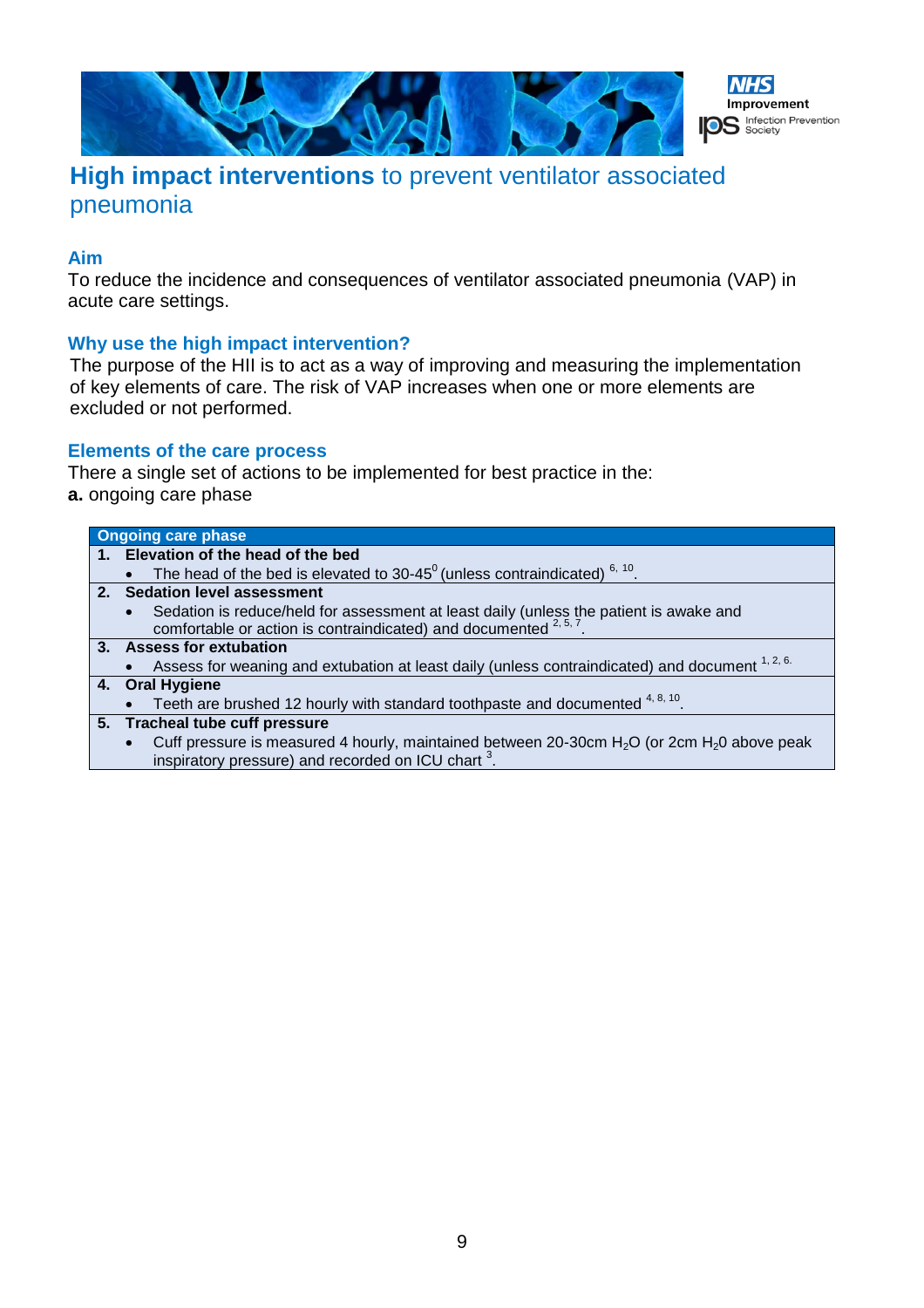- 1. Blackwood B et al (2014) The usefulness of weaning protocols for reducing the time critically ill adult patients spend on mechanical ventilation Cochrane library Available from [http://www.cochrane.org/CD006904/ANAESTH\\_the-usefulness-of-weaning](http://www.cochrane.org/CD006904/ANAESTH_the-usefulness-of-weaning-protocols-for-reducing-the-time-critically-ill-adult-patients-spend-on-mechanical-ventilation)[protocols-for-reducing-the-time-critically-ill-adult-patients-spend-on-mechanical](http://www.cochrane.org/CD006904/ANAESTH_the-usefulness-of-weaning-protocols-for-reducing-the-time-critically-ill-adult-patients-spend-on-mechanical-ventilation)[ventilation](http://www.cochrane.org/CD006904/ANAESTH_the-usefulness-of-weaning-protocols-for-reducing-the-time-critically-ill-adult-patients-spend-on-mechanical-ventilation)
- 2. Burry L et al (2014) Does daily sedation interruption reduce the time critically ill adults spend on breathing machines compared to other sedation strategies? Cochrane Library Available from [http://www.cochrane.org/CD009176/ANAESTH\\_does-daily](http://www.cochrane.org/CD009176/ANAESTH_does-daily-sedation-interruption-reduce-the-time-critically-ill-adults-spend-on-breathing-machines-compared-to-other-sedation-strategies)[sedation-interruption-reduce-the-time-critically-ill-adults-spend-on-breathing-machines](http://www.cochrane.org/CD009176/ANAESTH_does-daily-sedation-interruption-reduce-the-time-critically-ill-adults-spend-on-breathing-machines-compared-to-other-sedation-strategies)[compared-to-other-sedation-strategies](http://www.cochrane.org/CD009176/ANAESTH_does-daily-sedation-interruption-reduce-the-time-critically-ill-adults-spend-on-breathing-machines-compared-to-other-sedation-strategies)
- 3. Diaz E, Rodriguez AH, Rello J. Ventilator-associated pneumonia: issues related to the artificial airway. Respiratory Care 2005, 50:900–6
- 4. Fang Hua, et al (2016) Oral hygiene care for critically ill patients to prevent ventilatorassociated pneumonia, Cochrane library Available from [http://www.cochrane.org/CD008367/ORAL\\_oral-hygiene-care-critically-ill-patients](http://www.cochrane.org/CD008367/ORAL_oral-hygiene-care-critically-ill-patients-prevent-ventilator-associated-pneumonia)[prevent-ventilator-associated-pneumonia](http://www.cochrane.org/CD008367/ORAL_oral-hygiene-care-critically-ill-patients-prevent-ventilator-associated-pneumonia)
- 5. Girard RD et al. Efficacy and safety of a paired sedation and ventilator weaning protocol for mechanically ventilated patients in intensive care (Awakening and Breathing Controlled trial): a randomised controlled trial. Lancet 2008, 371:126-34
- 6. Klompas M et al (2014) Strategies to prevent ventilator-associated pneumonia on acute care hospitals: 2014 update Cambridge University Press Available from <http://www.jstor.org/stable/pdf/10.1086/677144.pdf>
- 7. Lorente L et al. Influence of an endotracheal tube with polyurethane cuff and subglottic secretion drainage on pneumonia. American Journal of Respiratory and Critical Care Medicine 2007, 176:1079-8317.
- 8. Muscedere J et al. Comprehensive evidence-based clinical practice guidelines for ventilator-associated pneumonia: prevention. Journal of Critical Care 2008, 23:126-37
- 9. Panchabhai TS et al. Oropharyngeal cleansing with 0.2% chlorhexidine for prevention of nosocomial pneumonia in critically ill patients: an open label randomized trial with 0.01% potassium permanganate as control. Chest 2009, 135:1150-56
- 10.Wang Li, et al (2016) Head bed elevation versus flat bed for preventing ventilatorassociated pneumonia in adults requiring mechanical ventilation Cochrane library Available from [http://www.cochrane.org/CD009946/ARI\\_head-bed-elevation-versus](http://www.cochrane.org/CD009946/ARI_head-bed-elevation-versus-flat-bed-preventing-ventilator-associated-pneumonia-vap-adults-requiring)[flat-bed-preventing-ventilator-associated-pneumonia-vap-adults-requiring](http://www.cochrane.org/CD009946/ARI_head-bed-elevation-versus-flat-bed-preventing-ventilator-associated-pneumonia-vap-adults-requiring)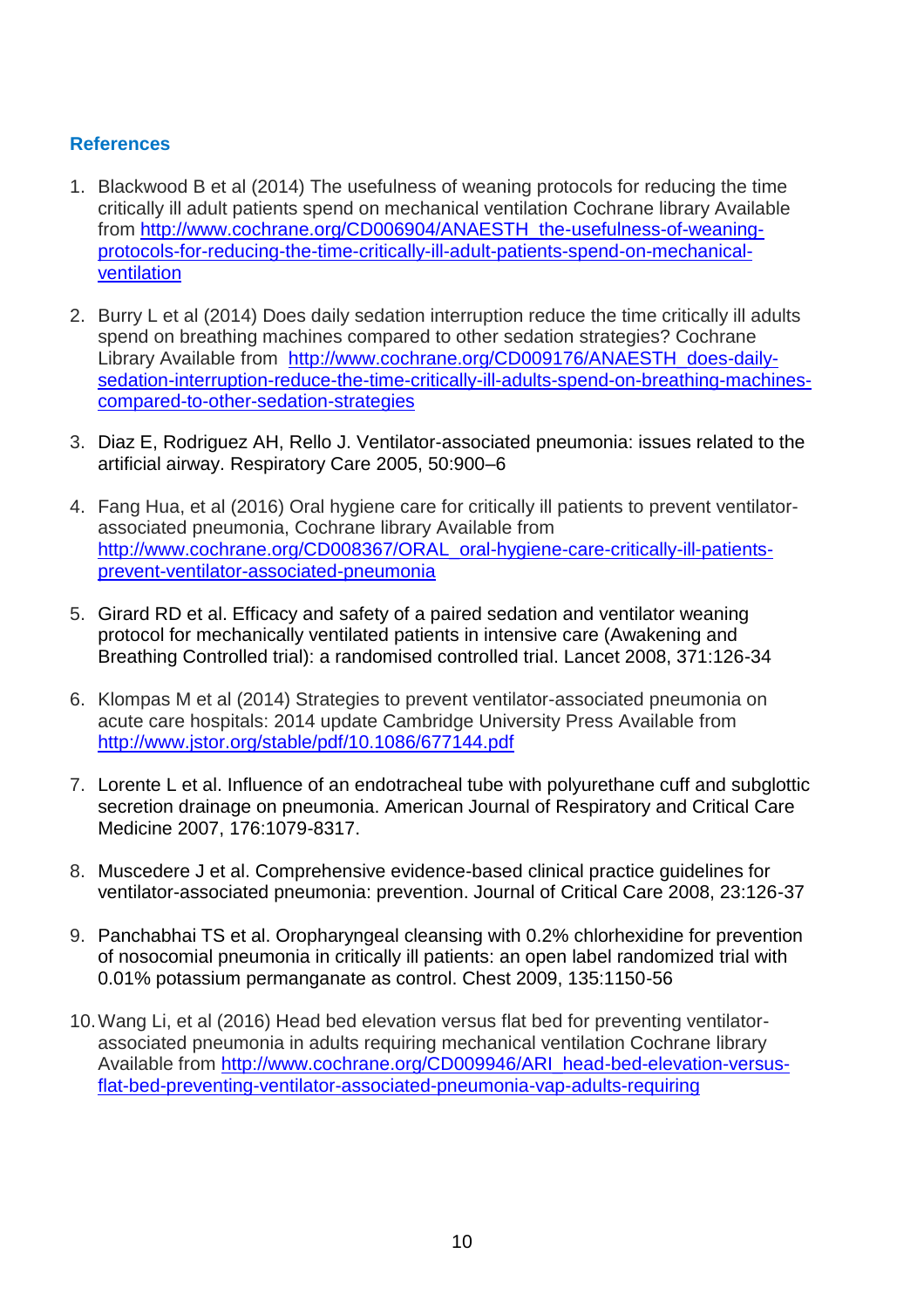

# **High impact interventions** to prevent infection associated with peripheral vascular access devices

### **Aim**

To reduce the incidence and consequences of infection related to peripheral vascular access devices.

# **Why use the high impact intervention?**

This HII is based EPIC3, RCN, INS, and NICE guidelines. The risk of infection reduces when all elements within the clinical process are performed every time and for every patient. The risk of infection increases when one of more actions of a care process are excluded or not performed.

# **Elements of the care process**

There are two sets of actions to be implemented for best practice in the:

- **a.** insertion phase
- **b.** ongoing care

#### **Insertion phase 1. Aseptic Technique** Insert peripheral vascular access device utilising aseptic technique including hand hygiene 2.<sup>2,4-7.</sup> **2. Vein Assessment** • Carry out assessment of a patient's veins prior to insertion of a vascular access device  $1$ . **3. Skin Preparation** Patient's skin has been prepared with 2% chlorhexidine gluconate in 70% isopropyl alcohol solution and allowed to air dry. (If the patient has a sensitivity povidone-iodine application is used) 2,4-7 . **4. Dressing** A sterile semi-permeable dressing is applied to the vascular access device that allows the site to be observed  $^{2,4}$ . **5. Documentation**

 Documentation includes; date, time and reason for insertion. Vessel Health Assessment, details of site preparation. The type and size of the vascular access device should be recorded  $1,4-7$ .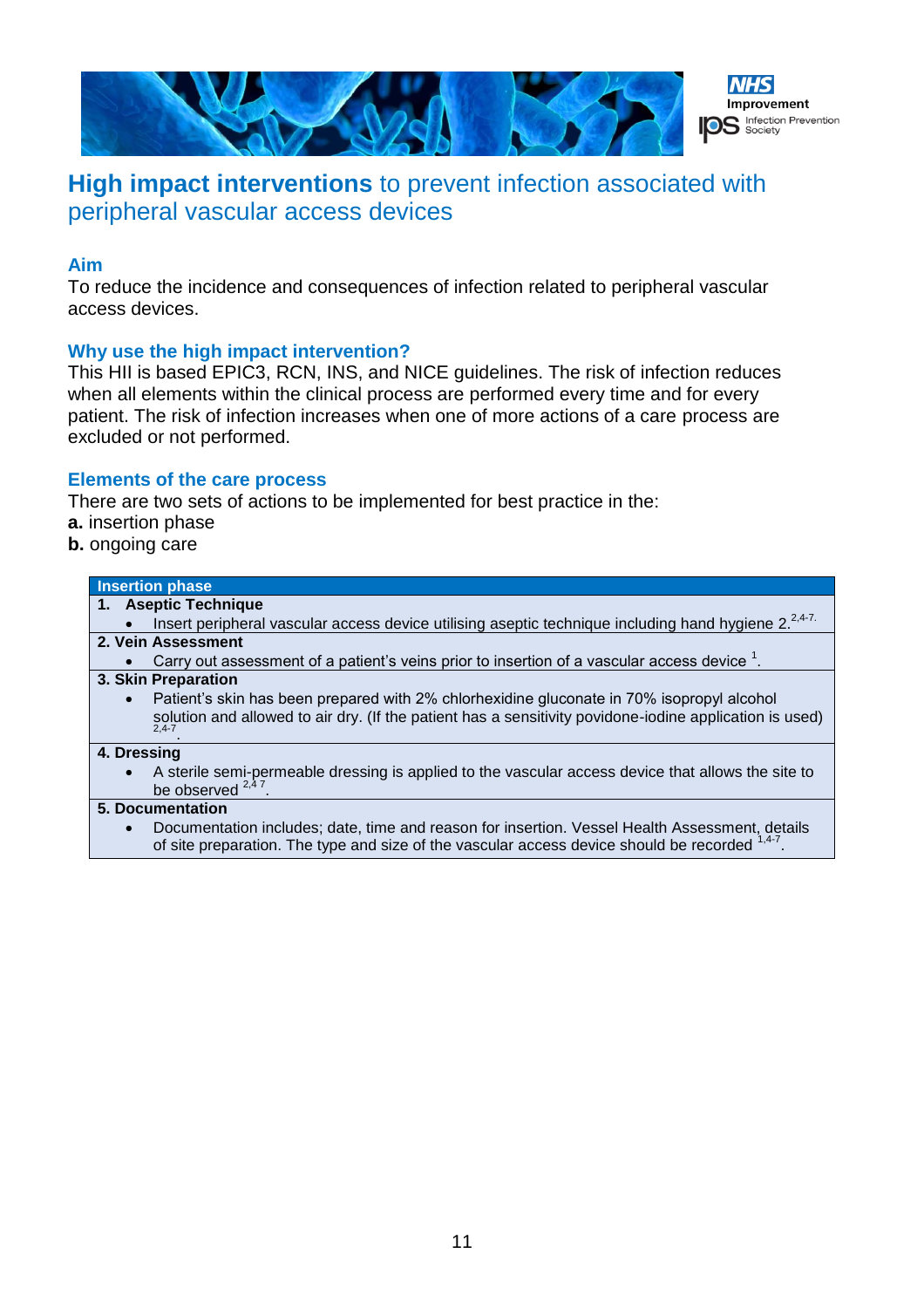| <b>Ongoing care phase</b>                                                                                                                                                                                       |
|-----------------------------------------------------------------------------------------------------------------------------------------------------------------------------------------------------------------|
| 1. Hand hygiene                                                                                                                                                                                                 |
| Hands are decontaminated immediately before and after each episode of patient contact using                                                                                                                     |
| the correct hand hygiene technique <sup>2,4,7</sup>                                                                                                                                                             |
| 2. Personal Protective Equipment                                                                                                                                                                                |
| Wear personal protective equipment only when indicated and in accordance with local policy,                                                                                                                     |
| gloves and apron should not compromise hand hygiene <sup>4</sup> .                                                                                                                                              |
| 3. Continuing Clinical indication and Vessel Health                                                                                                                                                             |
| Indication of ongoing need and vessel health should be documented at least once a shift,<br>$\bullet$                                                                                                           |
| vascular access devises are removed when no longer indicated or if there are signs of<br>infection/phlebitis <sup>4-7</sup> .                                                                                   |
| The insertion site should be visually inspected at a minimum during each shift and, in the case of<br>$\bullet$                                                                                                 |
| peripheral vascular catheters, a visual infusion phlebitis (VIP) score should be recorded 1,3, 4, 7.                                                                                                            |
| 4. Vascular Access Device Access                                                                                                                                                                                |
| Access ports and catheter hubs are decontaminated with 2% chlorhexidine gluconate in 70%                                                                                                                        |
| isopropyl alcohol solution and allowed to air dry. (If the patient has a sensitivity povidone-iodine in                                                                                                         |
| 70% alcohol application is used) <sup>4-7</sup> .                                                                                                                                                               |
| 5. Administration set replacement                                                                                                                                                                               |
| Administration sets for continuous infusions are changed, at a minimum, every 96 hours <sup>4, 7</sup> .<br>$\bullet$                                                                                           |
| Administration sets in continuous use for blood and blood components should be changed every<br>$\bullet$<br>12 hours, or when transfusion is complete. Platelets must be transfused through new giving sets 4, |
|                                                                                                                                                                                                                 |
| Giving sets are labelled with the date and time to ensure they are changed at correct intervals <sup>4, 7</sup> .                                                                                               |
| 6. Dressing                                                                                                                                                                                                     |
| Sterile, transparent dressing should be changed, at a minimum, every 7 days or sooner if the<br>$\bullet$                                                                                                       |
| integrity of the dressing is compromised.                                                                                                                                                                       |
| Cleaning of the access site should be carried out with 2% chlorhexidine gluconate in 70%<br>$\bullet$                                                                                                           |
| isopropyl alcohol solution and allowed to air dry. (If the patient has a sensitivity povidone-iodine in                                                                                                         |
| 70% alcohol application is used) at each dressing change.<br>$\overline{A}$                                                                                                                                     |

 $\bullet$  Dressings must be changed using a recognised aseptic technique  $^{4-7}$ .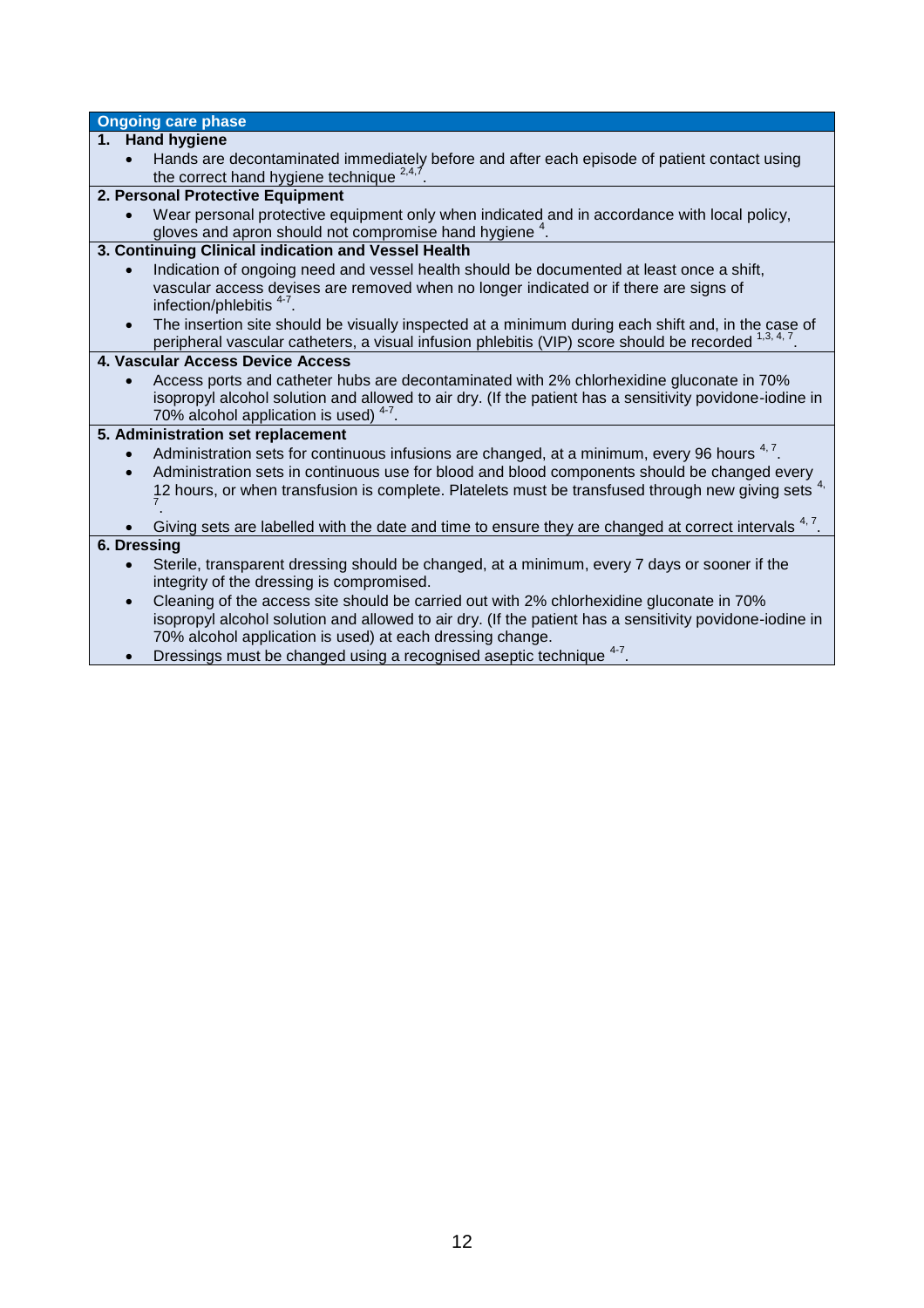- 1. Hallam C., Weston V., Denton A., Hill S., Bodenham A., Dunn H., Jackson T. (2016) Development of the UK Vessel Health and Preservation (VHP) framework; a multiorganisational collaborative. *Journal of Infection Prevention.* ISSN 1757- 1774.
- 2. Infusion Nurses Society (2016) Infusion therapy standards of practice. *Journal of Infusion Nursing.* 39 (IS). Available: INS Digital Press.
- 3. Jackson A (1998) Infection control: a battle in vein infusion phlebitis, *Nursing Times*, 94(4), pp.68-71. (V)
- 4. Loveday, H et al (2014) epic3: National Evidenced based Guidelines for Preventing Healthcare associated Infections in NHS hospitals in England *Journal of Hospital Infection* 86S1
- 5. National Institute for Clinical Excellence (2012) Clinical Guideline (CG139) *Healthcareassociated infections: prevention and control in primary and community care*
- 6. National Institute for Clinical Excellence (2012) Quality Standard
- 7. Royal College of Nursing (2016) *Standards for Infusion Therapy*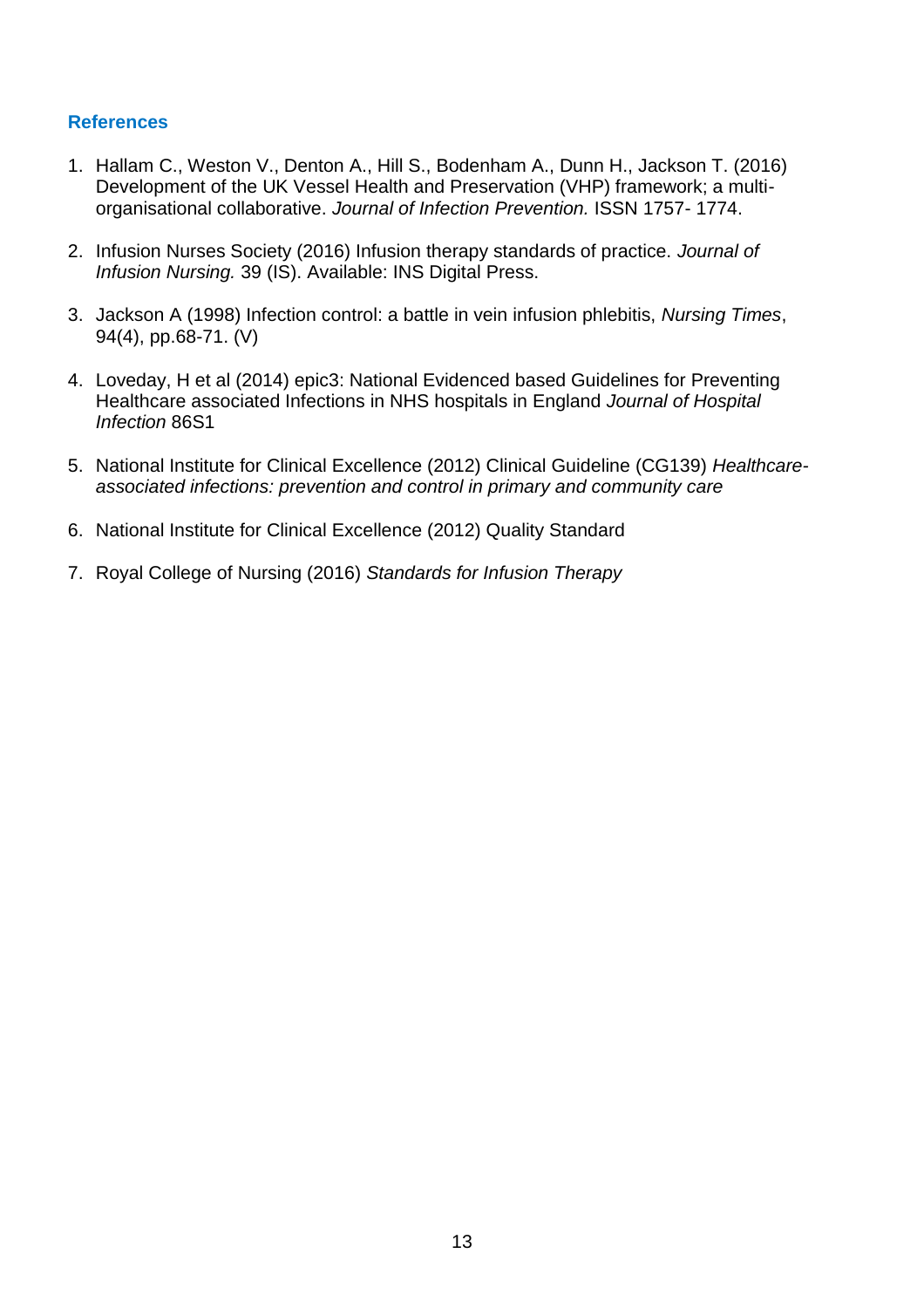

# **High impact interventions** to prevent infection associated with central venous access devices

### **Aim**

To reduce the incidence and consequences of infection related to central venous access devices.

# **Why use the high impact intervention?**

This high impact intervention is based on EPIC3, RCN, INS, and NICE guidelines. The risk of infection reduces when all elements within the clinical process are performed every time and for every patient. The risk of infection increases when one of more actions of a care process are excluded or not performed.

### **Elements of the care process**

There are two sets of actions to be implemented for best practice in the:

- **a.** insertion phase
- **b.** ongoing care

#### **Insertion phase**

| <b>Aseptic Technique</b><br>1.                                                                                                                                                                                                                  |  |
|-------------------------------------------------------------------------------------------------------------------------------------------------------------------------------------------------------------------------------------------------|--|
| Device is inserted utilising an approved aseptic technique as per local policy and protocols <sup>4-7</sup>                                                                                                                                     |  |
| 2. Site Selection and vessel health assessment                                                                                                                                                                                                  |  |
| Ultrasound should be used for all routine placement of central lines                                                                                                                                                                            |  |
| Subclavian site is preferable to jugular for non-tunnelled lines and non-dialysis lines, anatomical<br>complications should be considered.                                                                                                      |  |
| Femoral veins should be avoided, if used in an emergency there is a documented plan for<br>replacement $4$ .                                                                                                                                    |  |
| 3. Skin Preparation                                                                                                                                                                                                                             |  |
| Patient's skin has been prepared with 2% chlorhexidine gluconate in 70% isopropyl alcohol<br>$\bullet$<br>solution and allowed to air dry. (If the patient has a sensitivity povidone-iodine in 70% alcohol<br>application is used) $2, 4, 7$ . |  |
| 4. Dressing and securement                                                                                                                                                                                                                      |  |
| A sterile semi-permeable dressing is applied.                                                                                                                                                                                                   |  |
| Any stabilisation devices should not interfere with the observation of the site 4-7.                                                                                                                                                            |  |

#### **5. Documentation**

 Documentation includes; date, time and reason for insertion. Vessel Health Assessment, details of site preparation. The type and size of the vascular access device should be recorded  $^{4-7}$ .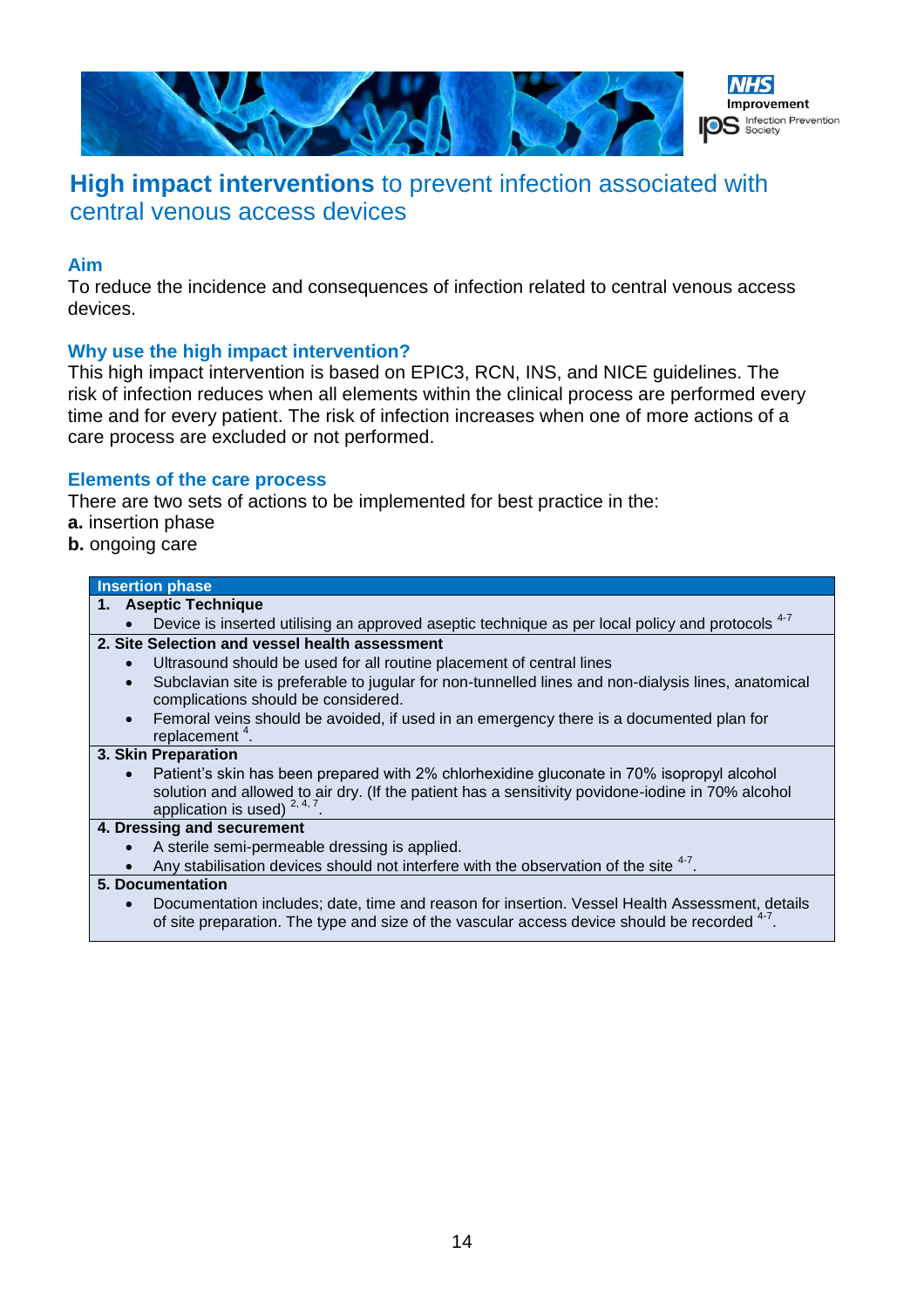|                        | <b>Ongoing care phase</b>                                                                                                                                                                                                                                                                                                                                                                                                |
|------------------------|--------------------------------------------------------------------------------------------------------------------------------------------------------------------------------------------------------------------------------------------------------------------------------------------------------------------------------------------------------------------------------------------------------------------------|
|                        | 1. Hand hygiene                                                                                                                                                                                                                                                                                                                                                                                                          |
|                        | Hands are decontaminated immediately before and after each episode of patient contact using<br>the correct hand hygiene technique <sup>4</sup> .                                                                                                                                                                                                                                                                         |
|                        | 2. Personal Protective Equipment                                                                                                                                                                                                                                                                                                                                                                                         |
|                        | Wear personal protective equipment only when indicated and in accordance with local policy,<br>gloves and apron should not compromise hand hygiene <sup>4</sup> .                                                                                                                                                                                                                                                        |
|                        | 3. Continuing Clinical indication and Vessel Health                                                                                                                                                                                                                                                                                                                                                                      |
|                        | Indication of ongoing need and vessel health should be documented at least once a shift <sup>1</sup> .<br>The insertion site should be visually inspected at a minimum during each shift and, a visual<br>infusion phlebitis (VIP) score may be recorded on central vascular access devices, in line with<br>local policy $3$ .                                                                                          |
|                        | Central venous access devices should not be routinely replaced <sup>4-7</sup> .                                                                                                                                                                                                                                                                                                                                          |
|                        | 4. Central Line Device Access                                                                                                                                                                                                                                                                                                                                                                                            |
|                        | Access ports and catheter hubs are decontaminated with 2% chlorhexidine gluconate in 70%<br>isopropyl alcohol solution and allowed to air dry. (If the patient has a sensitivity povidone-iodine in<br>70% alcohol application is used) <sup>4-7</sup> .                                                                                                                                                                 |
|                        | 5. Administration set replacement                                                                                                                                                                                                                                                                                                                                                                                        |
| $\bullet$<br>$\bullet$ | Administration sets for continuous infusions are changed, at a minimum, every 96 hours.<br>Administration sets in continuous use for blood and blood components should be changed every<br>12 hours, or when transfusion is complete. Platelets must be transfused through new giving sets.<br>TPN administration sets should be changed when the TPN has finished or 24 hours after<br>commencement of the infusion 4,7 |
| 6. Dressing            |                                                                                                                                                                                                                                                                                                                                                                                                                          |
|                        | Sterile, transparent dressing should be changed, at a minimum, every 7 days or sooner if the<br>integrity of the dressing is compromised.                                                                                                                                                                                                                                                                                |
|                        | Cleaning of the access site should be carried out with 2% chlorhexidine gluconate in 70%<br>isopropyl alcohol solution and allowed to air dry. (If the patient has a sensitivity povidone-iodine in<br>70% alcohol application is used) at each dressing change.                                                                                                                                                         |

 $\bullet$  Dressings must be changed using a recognised aseptic technique  $^{4-7}$ .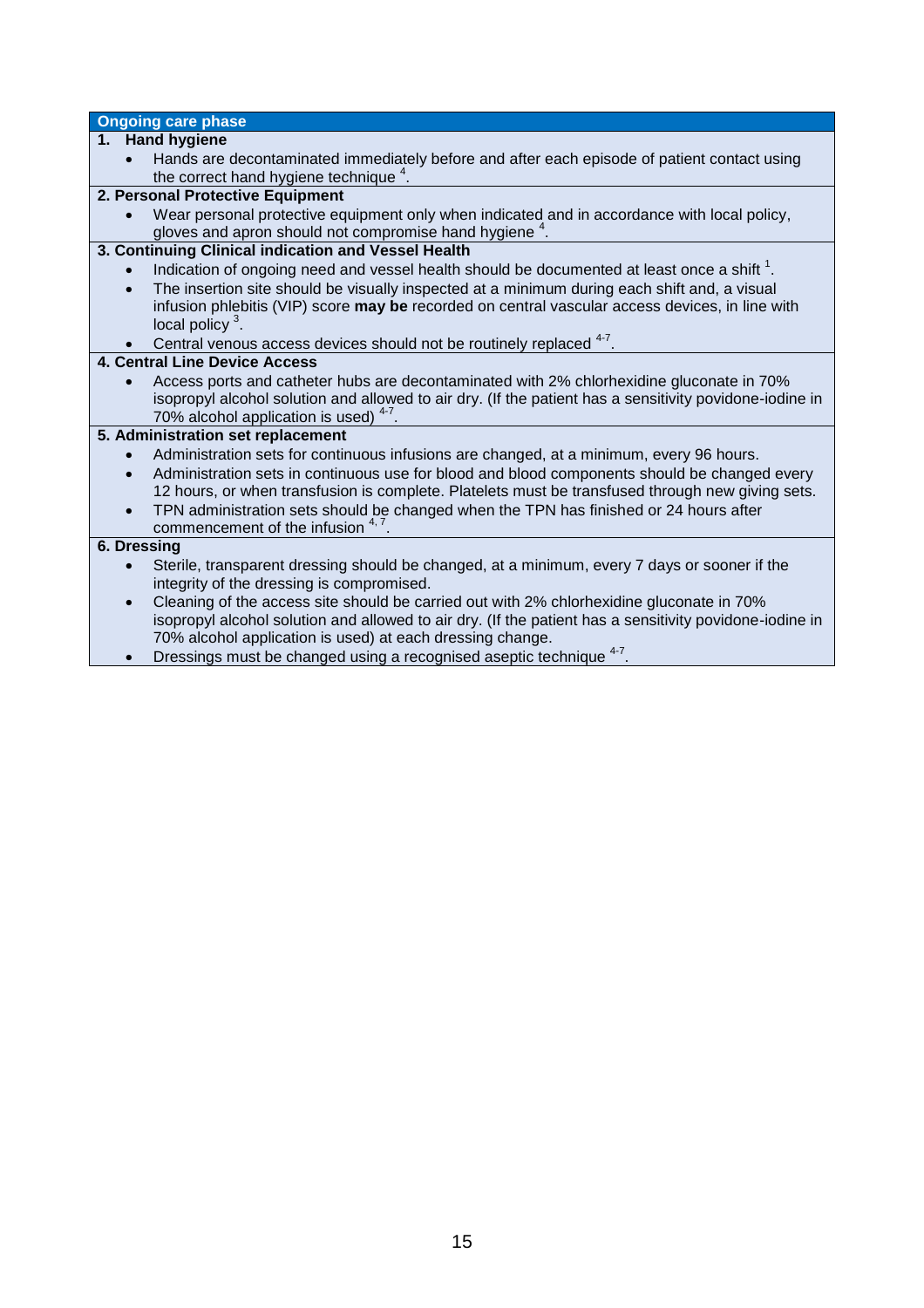- 1. Hallam C., Weston V., Denton A., Hill S., Bodenham A., Dunn H., Jackson T. (2016) Development of the UK Vessel Health and Preservation (VHP) framework; a multiorganisational collaborative. *Journal of Infection Prevention.* ISSN 1757- 1774.
- 2. Infusion Nurses Society (2016) Infusion therapy standards of practice. *Journal of Infusion Nursing.* 39 (IS). Available: INS Digital Press.
- 3. Jackson A (1998) Infection control: a battle in vein infusion phlebitis, *Nursing Times*, 94(4), pp.68-71. (V)
- 4. Loveday, H et al (2014) epic3: National Evidenced based Guidelines for Preventing Healthcare associated Infections in NHS hospitals in England *Journal of Hospital Infection* 86S1
- 5. National Institute for Clinical Excellence (2012) Clinical Guideline (CG139) *Healthcareassociated infections: prevention and control in primary and community care*
- 6. National Institute for Clinical Excellence (2012) Quality Standard
- 7. Royal College of Nursing (2016) *Standards for Infusion Therapy*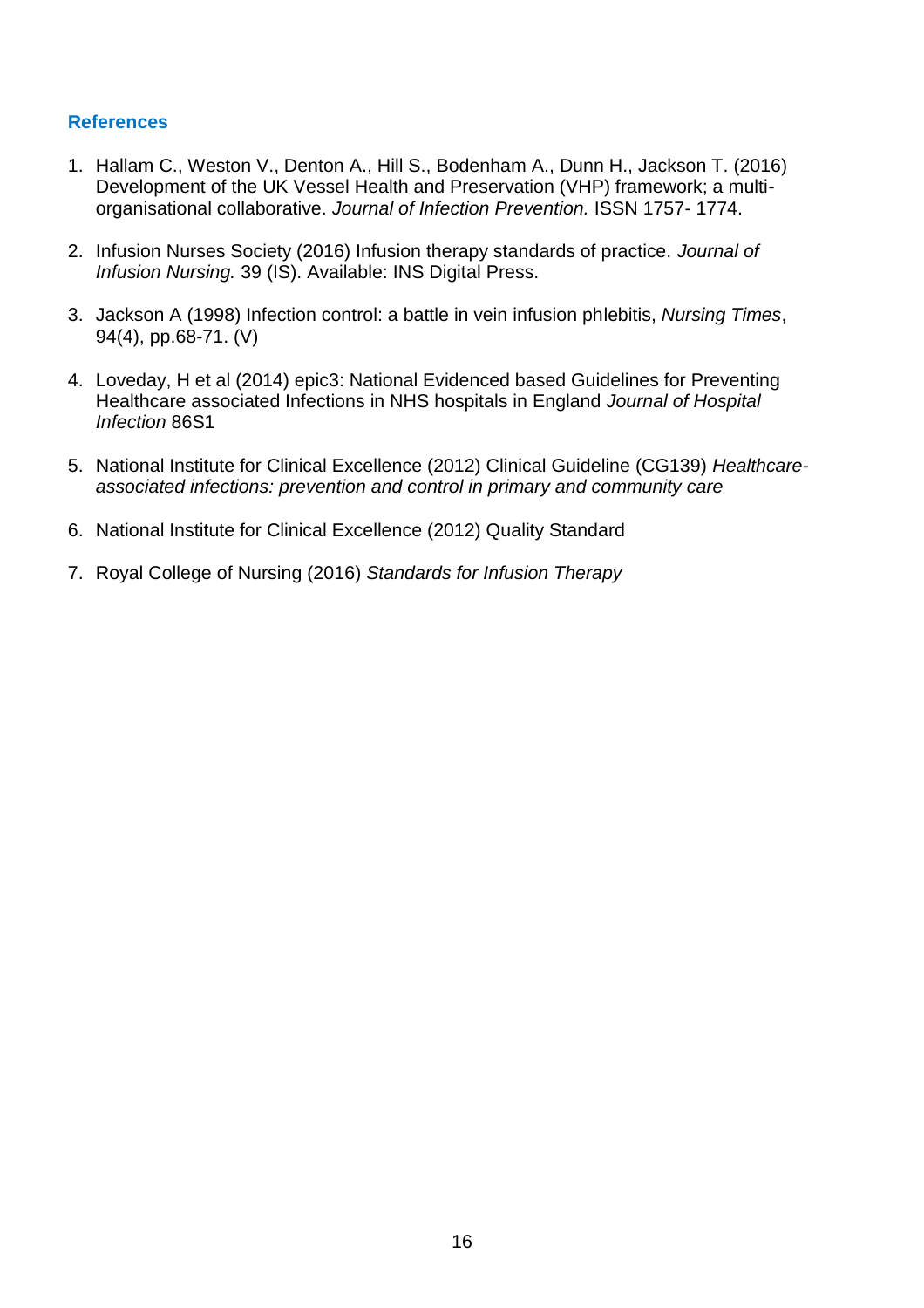



# **High impact interventions** to prevent surgical site infection

### **Aim**

To reduce the incidence and consequences of surgical site infection (SSI).

### **Why use the high impact intervention?**

This high impact intervention is based on WHO and NICE guidelines. The risk of infection reduces when all elements within the clinical process are performed every time and for every patient. The risk of infection increases when one of more actions of a care process are excluded or not performed.

### **Elements of the care process**

There are two sets of actions to be implemented for best practice in the:

- **a.** preoperative phase
- **b.** intraoperative phase

#### **Preoperative phase**

**1. Preoperative showering** 

Patient has showered (or bathed/washed if unable to shower) preoperatively using soap  $^4$ .

# **2. Hair removal**

If hair removal is essential, it is removed using clippers with a disposable head (not by shaving) and timed as close to the operating procedure as possible .

# **3. Prophylactic antibiotics**

Appropriate antibiotics were administered within 120 minutes prior to incision (if required)  $^{1,4}$ .

#### **4. Surgical hand preparation**

All jewellery, nail polish and artificial nails should be removed. Surgical team should decontaminate their hands prior to 1<sup>st</sup> operation using aqueous antiseptic surgical solution. Prior to subsequent operations (or where hands have been contaminated) hands should be decontaminated using an alcoholic hand rub or aqueous antiseptic surgical solution <sup>4</sup> .

#### **Intraoperative phase**

#### **1. Skin preparation**

Patient's skin has been prepared with chlorhexidine / alcohol solution or a povidone-iodine / alcohol application. Chlorhexidine has limited evidence that it performs better than povidone-iodine and local surveillance should guide choice $^{1,4}$ .

#### **2. Normothermia**

Measure core body temperature and maintain active warming (unless active cooling is part of the procedure) has been documented or observed 2-4 **.**

#### **3. Supplemented oxygen**

Adult patients that are intubated for their procedure receive high concentration inspired oxygen during the intraoperative phase. 80% oxygen is recommended however anaesthetic staff will titrate based on clinical requirements .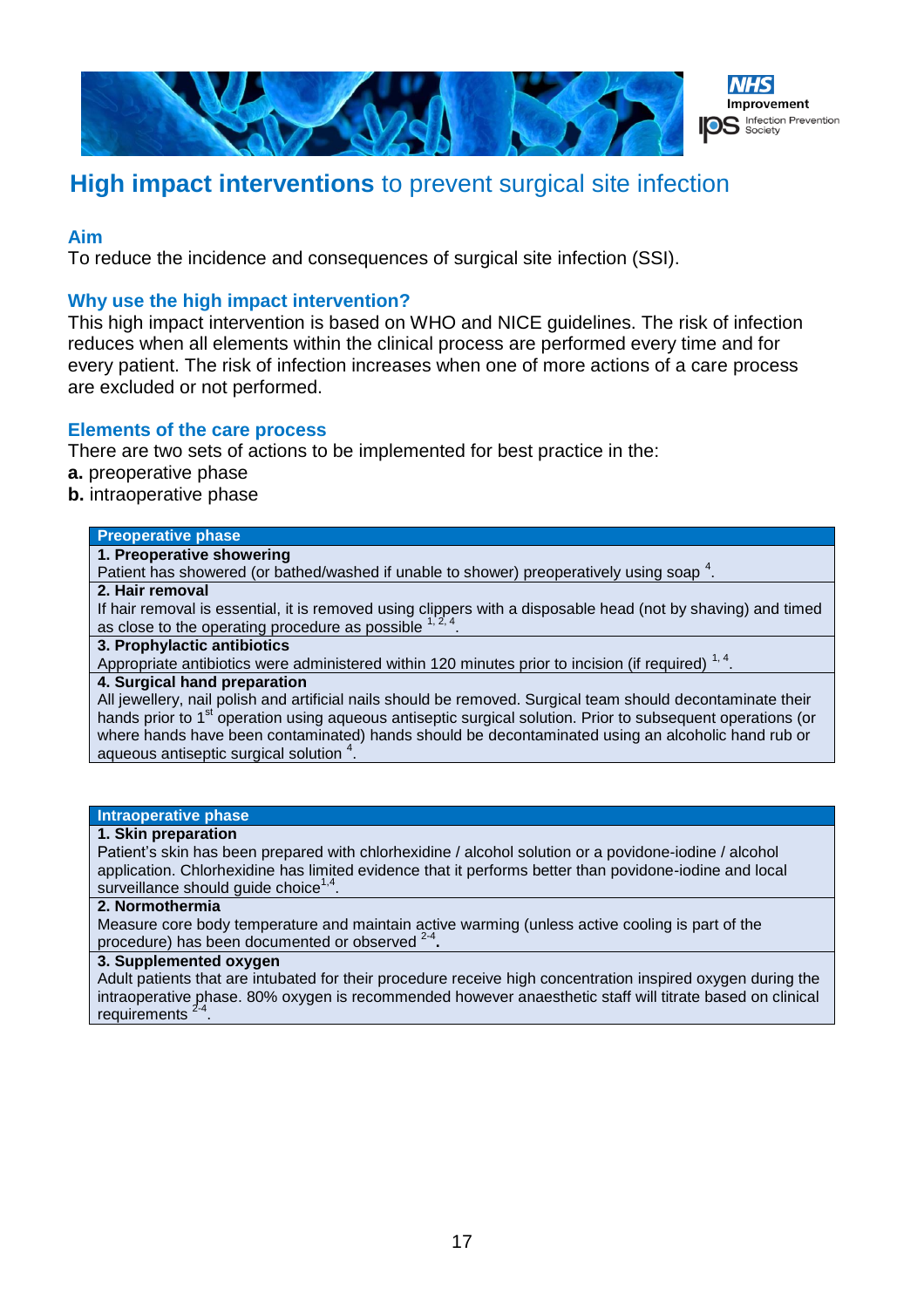- 1. National Institute of Clinical Excellence, (2008). *Surgical site infections: prevention and treatment CG74*. London: NICE.
- 2. National Institute of Clinical Excellence, (2013). *Surgical site infection QS49*. London: NICE.
- 3. National Institute of Clinical Excellence, (2013). Hypothermia: prevention and management in adults having surgery. London: NICE.
- 4. World Health Organization, (2016). *Global guidelines on the prevention of surgical site infection*. Geneva: WHO Document Production Services.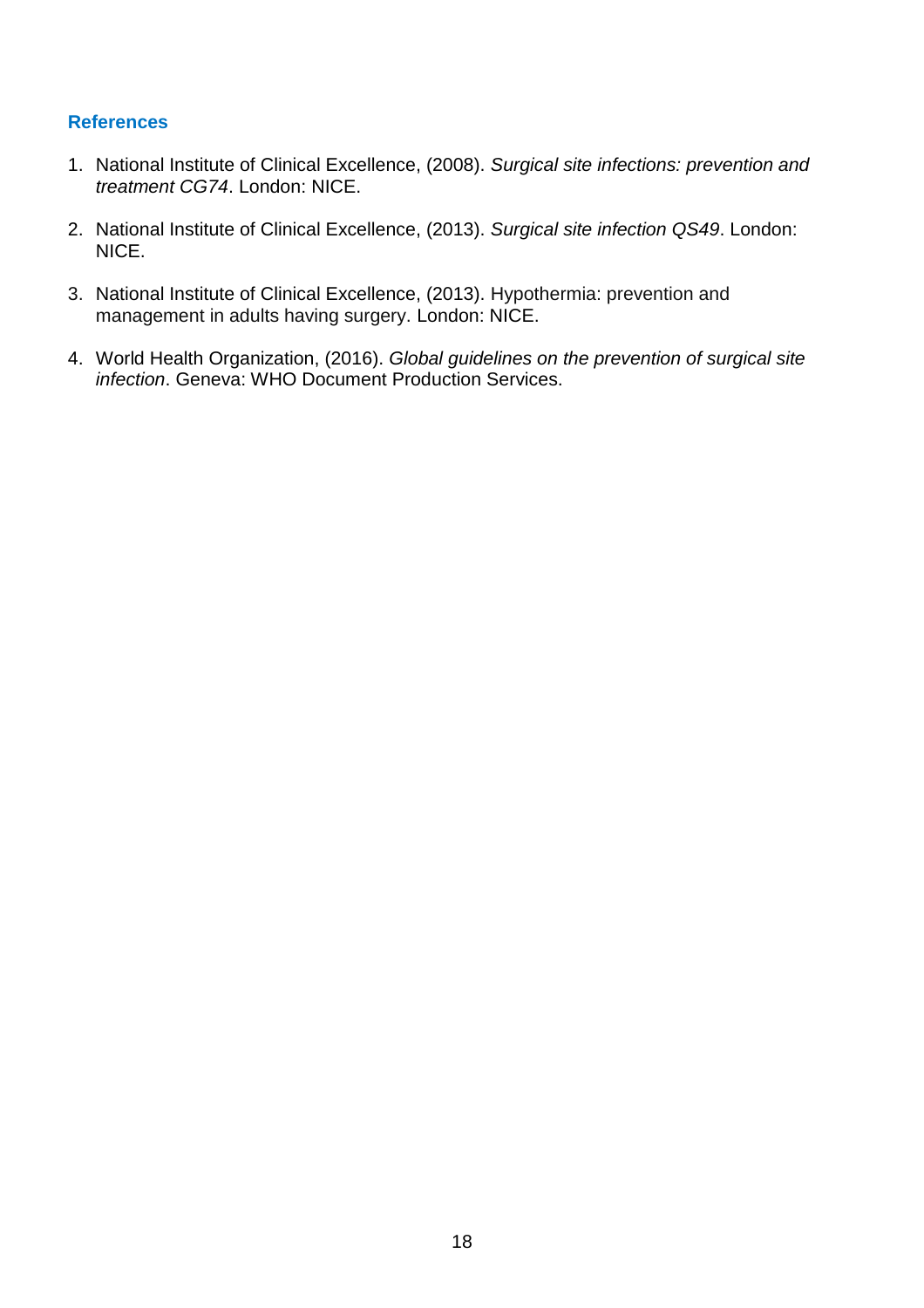

# **High Impact Interventions** to prevent infection in chronic wounds

### **Aim**

To reduce the incidence and consequences of infection in chronic and hard to heal wounds and chronic-wound-related blood stream infection.

# **Why use the high impact intervention?**

The identification and management of chronic wounds in all health and social care settings, especially those identified as being infected, presents a significant clinical challenge. It affects the quality of life for individuals and is an ever-increasing financial burden to the NHS. Specific wound features or patient factors greatly increase the risk of infection and other complications. Prompt referral to relevant specialities, a holistic assessment and vigilance to ensure prompt identification and management of signs of infection are all key. Forecasted UK population trends indicate that the number of patients with chronic wounds will increase and it is important to note that the majority of these patients will be managed mainly within primary care settings.

### **Elements of the care process**

There actions below relate to evidence based practice based on both wound care actions and patient management. The use of this HII will support cycles of review and continuous improvement, which will deliver consistent appropriate and high quality clean safe patient care.

|           | Patient management and wound care phase                                                                                                                                                                                                           |
|-----------|---------------------------------------------------------------------------------------------------------------------------------------------------------------------------------------------------------------------------------------------------|
|           | 1. Aseptic technique                                                                                                                                                                                                                              |
|           | Wound management is undertaken utilising an approved aseptic technique as per local policy and<br>protocols $4$ .                                                                                                                                 |
|           | 2. Wound assessment                                                                                                                                                                                                                               |
|           | Dressing type and frequency, wound assessment including referral for imaging and/or biopsy if deep seated infection; outcomes and next wound review date are documented 6-8, 12-15, 17, 18.                                                       |
|           | 3. Wound swabs                                                                                                                                                                                                                                    |
|           | Wound swabs are taken only when signs and symptoms of infection are present or when non healing<br>persists, using an appropriate technique and documented.                                                                                       |
|           | Antibiotics are prescribed if indicated in accordance with local prescribing guidance <sup>2, 16, 17</sup> .                                                                                                                                      |
|           | 4. Wound management                                                                                                                                                                                                                               |
|           | The wound is dressed creating an optimum wound healing environment according to the local wound<br>management formulary documented                                                                                                                |
| $\bullet$ | If applicable referral is made in the case of static or deteriorating wounds (referral may include tissue<br>viability specialist, multi-disciplinary foot care team, surgeon and other specialists e.g. dietician as<br>required) 7-9, 12-15, 18 |
|           | 5. Documentation of patient education                                                                                                                                                                                                             |
| $\bullet$ | Education and information is provided to the patient as appropriate with involvement in decision<br>making where appropriate.                                                                                                                     |
| $\bullet$ | Clear communication of patients known to be infected or colonised with pathogenic organisms,<br>including MRSA, is given to all relevant healthcare providers involved with the patient's care 3, 4, 7-15, 18                                     |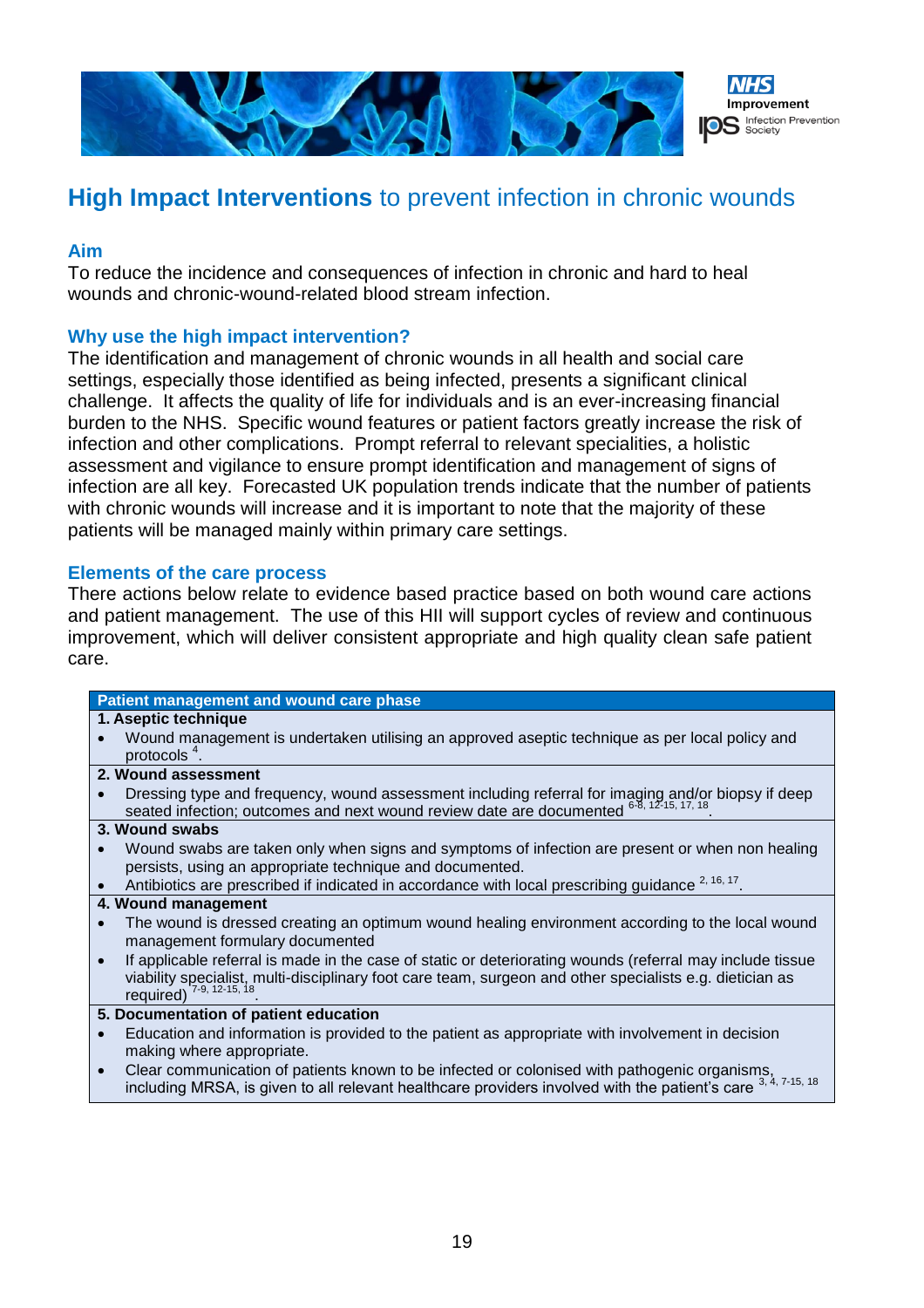- 1. Agency for Healthcare Research and Quality (2014) Chronic venous ulcers: a comparative effectiveness review of treatment modalities. Comparative Effectiveness Review 127
- 2. Bowler PG, Duerden BI, Armstrong DG. Wound microbiology and associated approaches to wound management. *Clin Microbiol Rev*. 2001 Apr; 14(2):244-269. [http://www.ncbi.nlm.nih.gov/pmc/articles/PMC88973/.](http://www.ncbi.nlm.nih.gov/pmc/articles/PMC88973/)
- 3. Department of Health (2015) The Health and Social Care Act 2008: code of practice on the prevention and control of infections and related guidance. [https://www.gov.uk/government/publications/the-health-and-social-care-act-2008](https://www.gov.uk/government/publications/the-health-and-social-care-act-2008-code-of-practice-on-the-prevention-and-control-of-infections-and-related-guidance) [code-of-practice-on-the-prevention-and-control-of-infections-and-related-guidance](https://www.gov.uk/government/publications/the-health-and-social-care-act-2008-code-of-practice-on-the-prevention-and-control-of-infections-and-related-guidance)
- 4. EPIC 3 H.P. Loveday, J.A. Wilson, R.J. Pratt, M. Golsorkhi, A. Tingle, A. Bak, J. Browne, J. Prieto, M. Wilcox (2014) epic3: National Evidence-Based Guidelines for **Preventing**
- 5. European Wound Management Association (EWMA) (2004) Wound Bed Preparation in Practice.
- 6. European Wound Management Association (EWMA) (2005) Position Document: Identifying criteria for wound infection. London, MEP Ltd.
- 7. European Wound Management Association (EWMA) (2006) Position Document: Management of wound infection. London, MEP Ltd.
- 8. European Wound Management Association (EWMA) (2008) Hard to Heal Wounds: A Holistic Approach.
- 9. Health Improvement Scotland (2015) [Antimicrobial wound dressings for chronic](http://www.healthcareimprovementscotland.org/his/idoc.ashx?docid=0b3f98a7-0f3e-46e7-b3fa-26ce63a9d387&version=-1)  [wounds: HTA report 13](http://www.healthcareimprovementscotland.org/his/idoc.ashx?docid=0b3f98a7-0f3e-46e7-b3fa-26ce63a9d387&version=-1)
- 10.Healthcare-Associated Infections in NHS Hospitals in England. Journal of Hospital Infection 86S1 (2014) S1–S70.
- 11.NICE (2012) Healthcare-associated infections: prevention and control in primary and community care (CG139).
- 12.NICE (2014) Infection Prevention and Control Quality Standard (QS61).
- 13.NICE (2014) Clinical Guideline Pressure Ulcers: Prevention and Management. (CG179).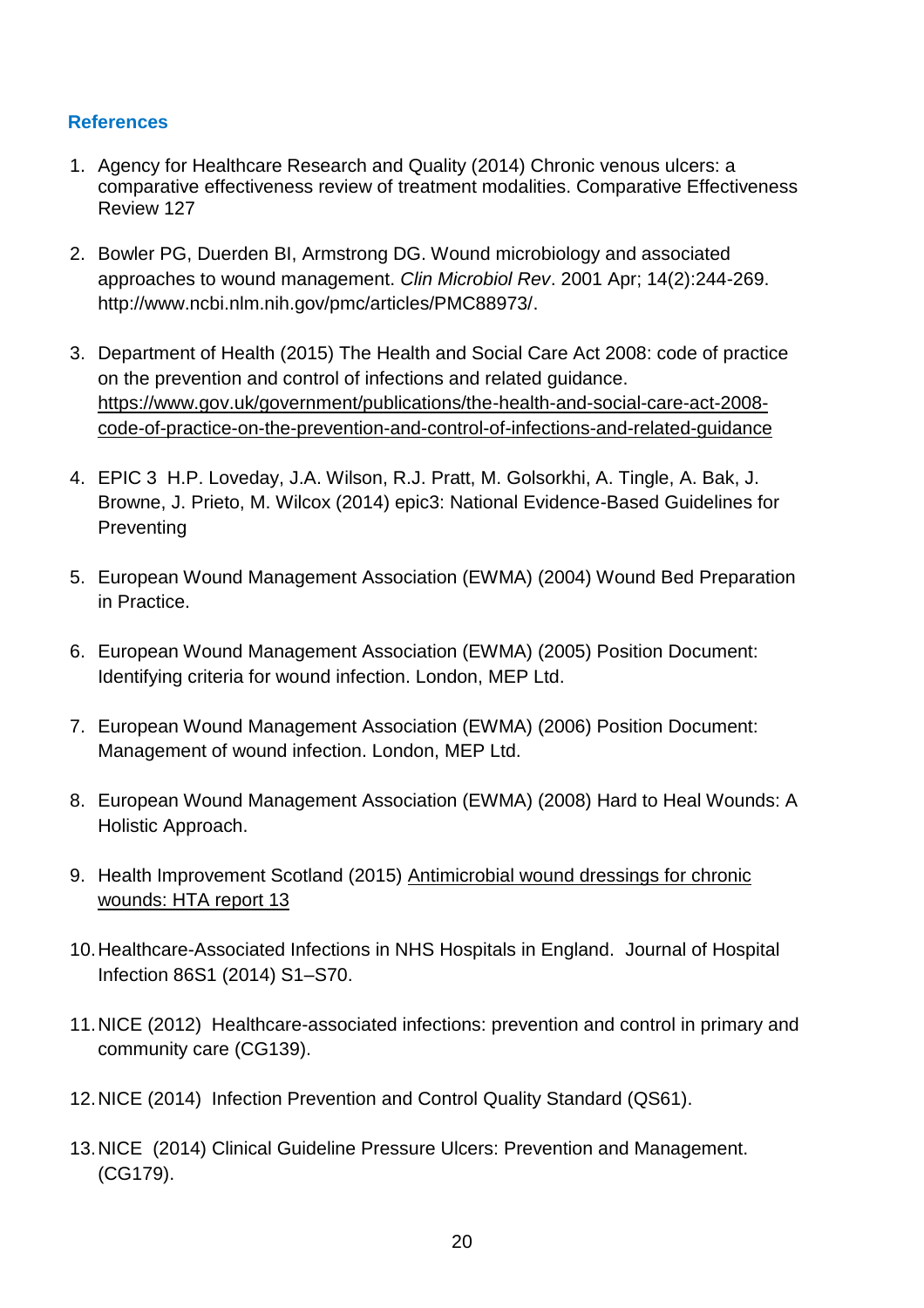- 14.NICE (2015) NICE Guideline on Preventing and Managing Diabetic Foot Problems NG19
- 15.NICE (2016) Chronic wounds: advanced wound dressings and antimicrobial dressings ESMPB 2.
- 16.RCN (2000) The Management of Patients with Venous Leg Ulcers.
- 17.Public Health England (PHE) (2014) UK standards for microbiological investigations: investigation of skin, superficial and non-surgical wound swabs. [https://www.gov.uk/government/uploads/system/uploads/attachment\\_data/file/391745/](https://www.gov.uk/government/uploads/system/uploads/attachment_data/file/391745/B_11i5.2.pdf) [B\\_11i5.2.pdf](https://www.gov.uk/government/uploads/system/uploads/attachment_data/file/391745/B_11i5.2.pdf)
- 18.Public Health England (2016) Venous leg ulcers: Infection diagnosis and microbiological investigation. Quick reference guide for primary care: For consultation and local adaptation.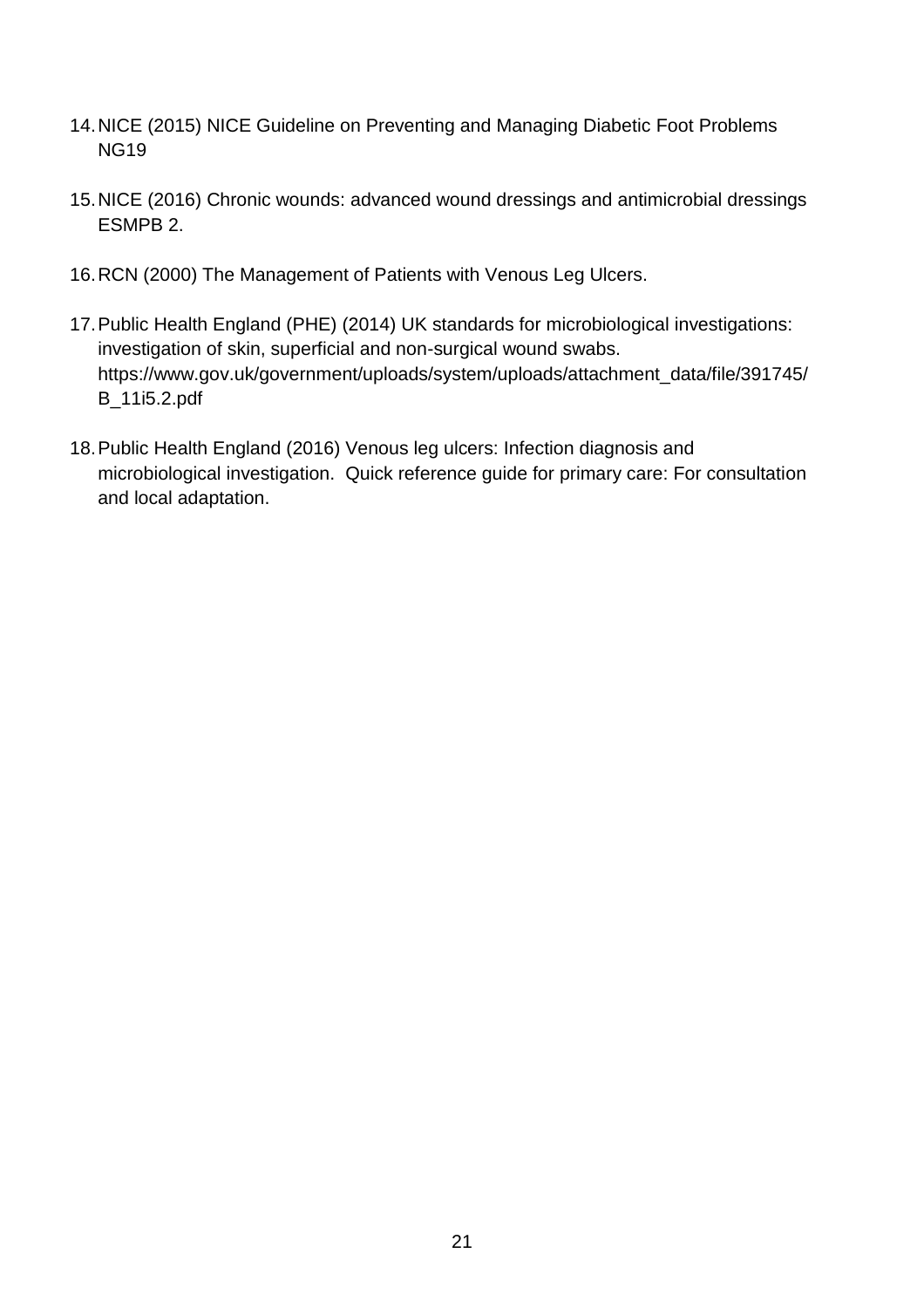

# **High Impact Interventions** to prevent catheter associated urinary tract infection

# **Aim**

To reduce the incidence and consequences of urinary tract infection associated with both short and long term urethral catheters.

# **Why use the high impact intervention?**

Catheter associated urinary tract infections comprise a large proportion of healthcare associated infections and occur whether a person has either a short term catheter or long term catheter. There is a strong association between duration of urinary catheterisation and risk of infection and these are becoming more serious with the continued development of a wide range of multi-resistant bacteria which can cause catheter associated urinary tract infections and associated life threatening complications (RCN 2012). Risks are greatly reduced complying with all parts of the process for safe catheterisation, maintenance, and removal as soon as no longer needed. This is important in both terms of promoting comfort, safety and infection prevention control measures. (NICE guidelines 2014).

#### **Elements of the care process**

There are two sets of actions outlined below as good practice.

- **a.** Insertion phase
- **b.** Routine maintenance and assessment for continuing indication phase

#### **Insertion phase**

#### **1. Assessment for catheter indication**

Assessment of the need of the catheter is to be documented ensuring a clear clinical indication which includes exploring alternative options  $1-3$ .

# **2. Aseptic procedure**

Catheterisation should follow an aseptic procedure including hand hygiene and is documented  $^{1-3}$ .

#### **3. Urethral meatus**

The meatus should be cleaned with normal saline prior to insertion. Use a lubricant gel from a sterile single use syringe to minimise urethral trauma  $1-3$ .

# **4. Catheter insertion documentation**

Document as a minimum the following:

- date of insertion.
- indication for catheterisation
- catheter size
- type of catheter and planned date for removal  $1-3$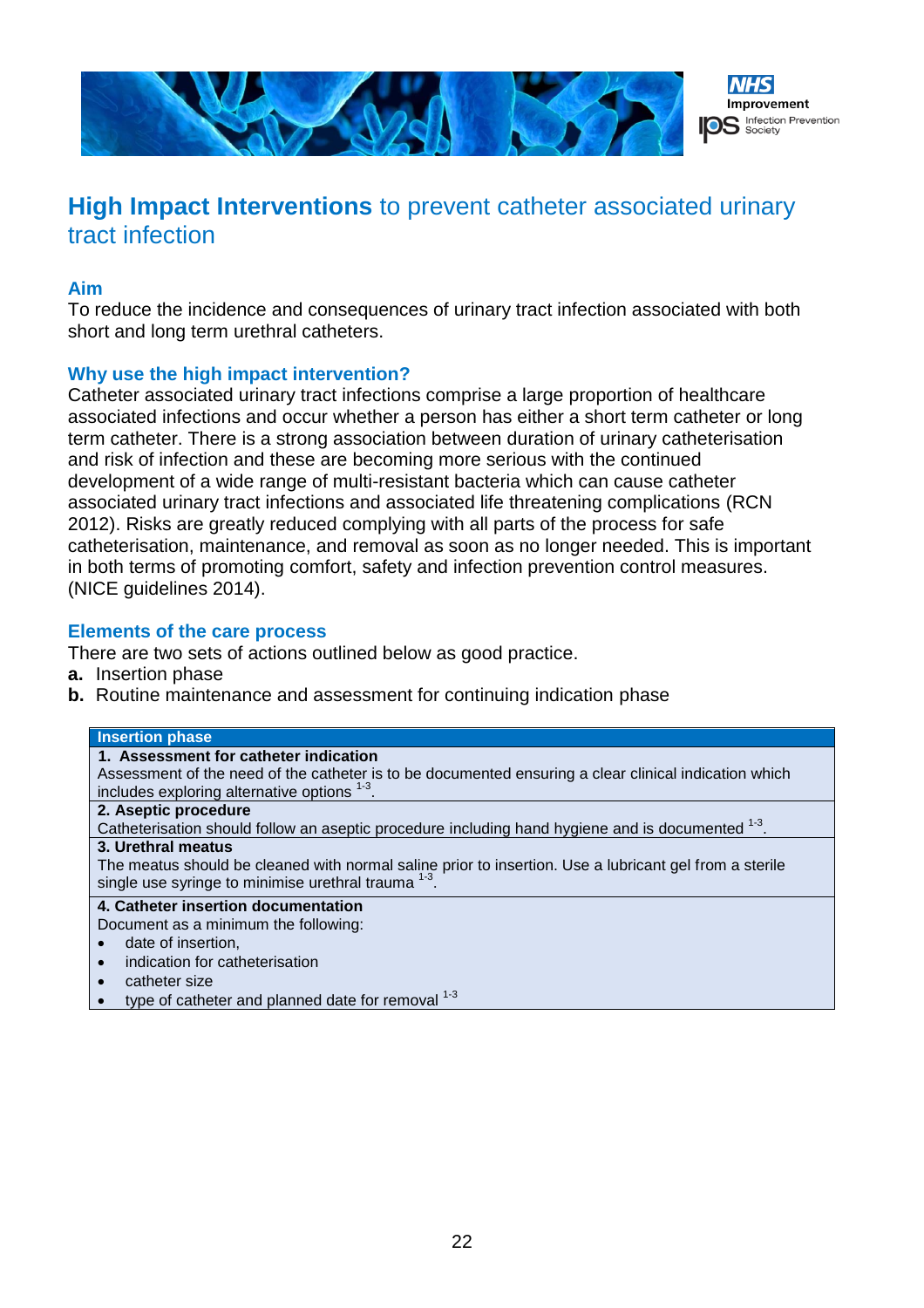#### **Routine maintenance and assessment for continuing indication phase**

#### **1. Hand hygiene**

Hands are decontaminated immediately before and after each episode of patient contact using the correct hand hygiene technique <sup>1-3</sup> .

### **2. Personal protective equipment**

Wear personal protective equipment only when indicated and in accordance with local policy  $^{1\text{-}3}$ .

#### **3. Assessment**

Daily assessment of the need of the short term urinary catheter needs to be clearly documented. Long term catheters should be reviewed regularly, at least every catheter change and documented <sup>1-3</sup> .

#### **4. Catheter hygiene**

Routine daily personal hygiene is required for meatal cleaning <sup>1-3</sup>.

#### **5. Routine maintenance**

- Do not break the connection between the catheter and the urinary drainage system unless clinically indicated. Use a separate clean/disposable container when emptying the drainage bag.
- Document on the drainage bag when last changed and should be changed in line with the manufacturer's recommendation. The urinary catheter tubing and leg bag should be fixed to the patient's leg using a catheter fixing device  $<sup>1</sup>$ </sup> .

#### **6. Patient information**

Ensure patients and carers are given information regarding the reason for the catheter and the plan for review and removal e.g. indwelling urinary catheter passport <sup>1-3</sup>.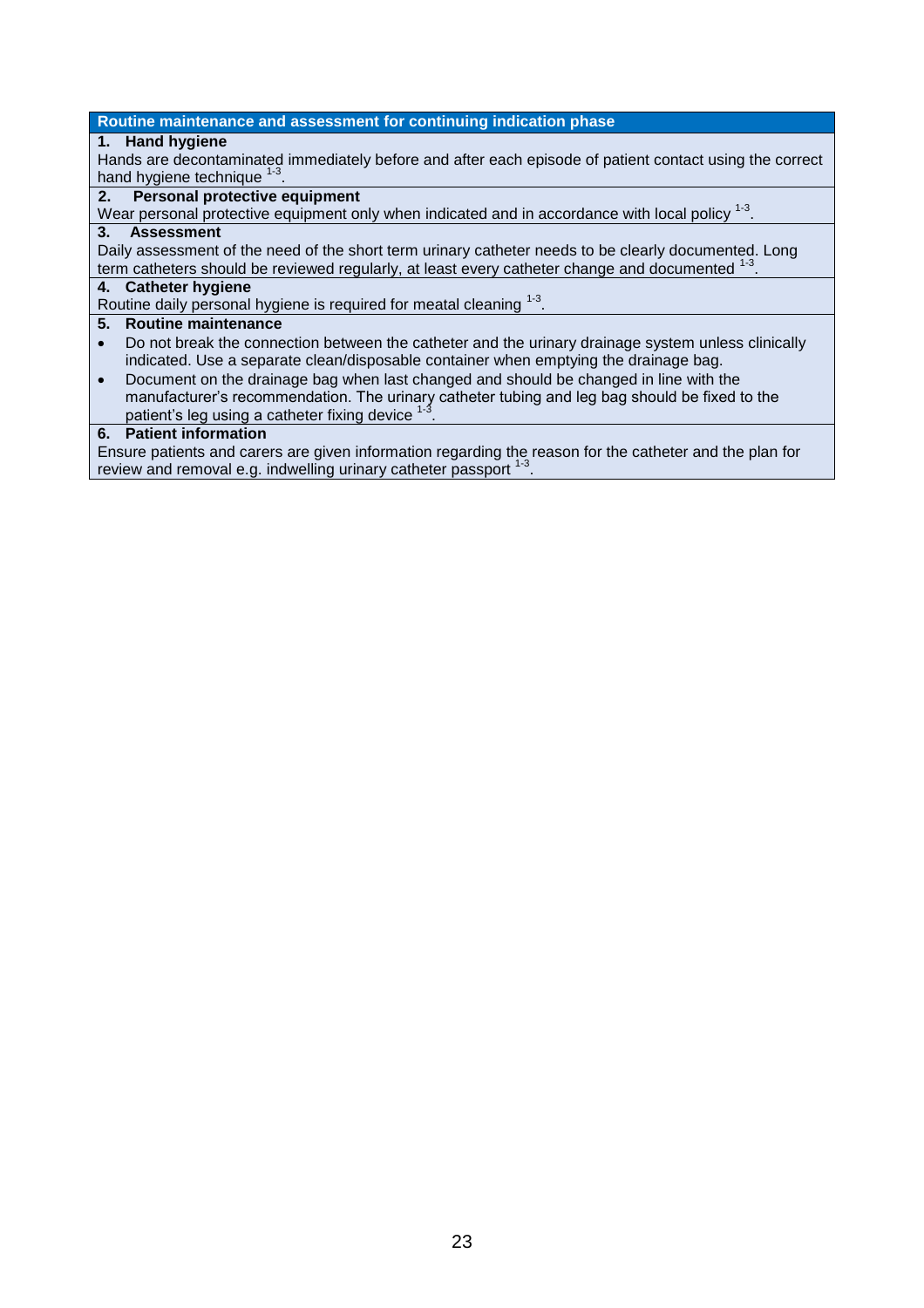1. EPIC 3 Loveday H,P.,Pratt R.J., Wilson J.A., et al EPIC 3 National Evidence Based Guidelines for Preventing Healthcare Associated Infections in NHS Hospitals. Available at

[https://www.his.org.uk/files/3113/8693/4808/epic3\\_National\\_Evidence-](https://www.his.org.uk/files/3113/8693/4808/epic3_National_Evidence-Based_Guidelines_for_Preventing_HCAI_in_NHSE.pdf)[Based\\_Guidelines\\_for\\_Preventing\\_HCAI\\_in\\_NHSE.pdf](https://www.his.org.uk/files/3113/8693/4808/epic3_National_Evidence-Based_Guidelines_for_Preventing_HCAI_in_NHSE.pdf)

- 2. Nice guideline 2014 available at [https://www.nice.org.uk/guidance/qs61/chapter/quality- statement-](https://www.nice.org.uk/guidance/qs61/chapter/quality-%20%20%20%20%20%20%20%20%20%20%20%20%20%20%20%20%20%20%20%20%20%20%20%20%20%20%20%20%20%20%20statement-4-urinary-catheters)[4-urinary-catheters](https://www.nice.org.uk/guidance/qs61/chapter/quality-%20%20%20%20%20%20%20%20%20%20%20%20%20%20%20%20%20%20%20%20%20%20%20%20%20%20%20%20%20%20%20statement-4-urinary-catheters)
- 3. Royal College of Nursing 2012 Catheter care RCN guidance for Nurses.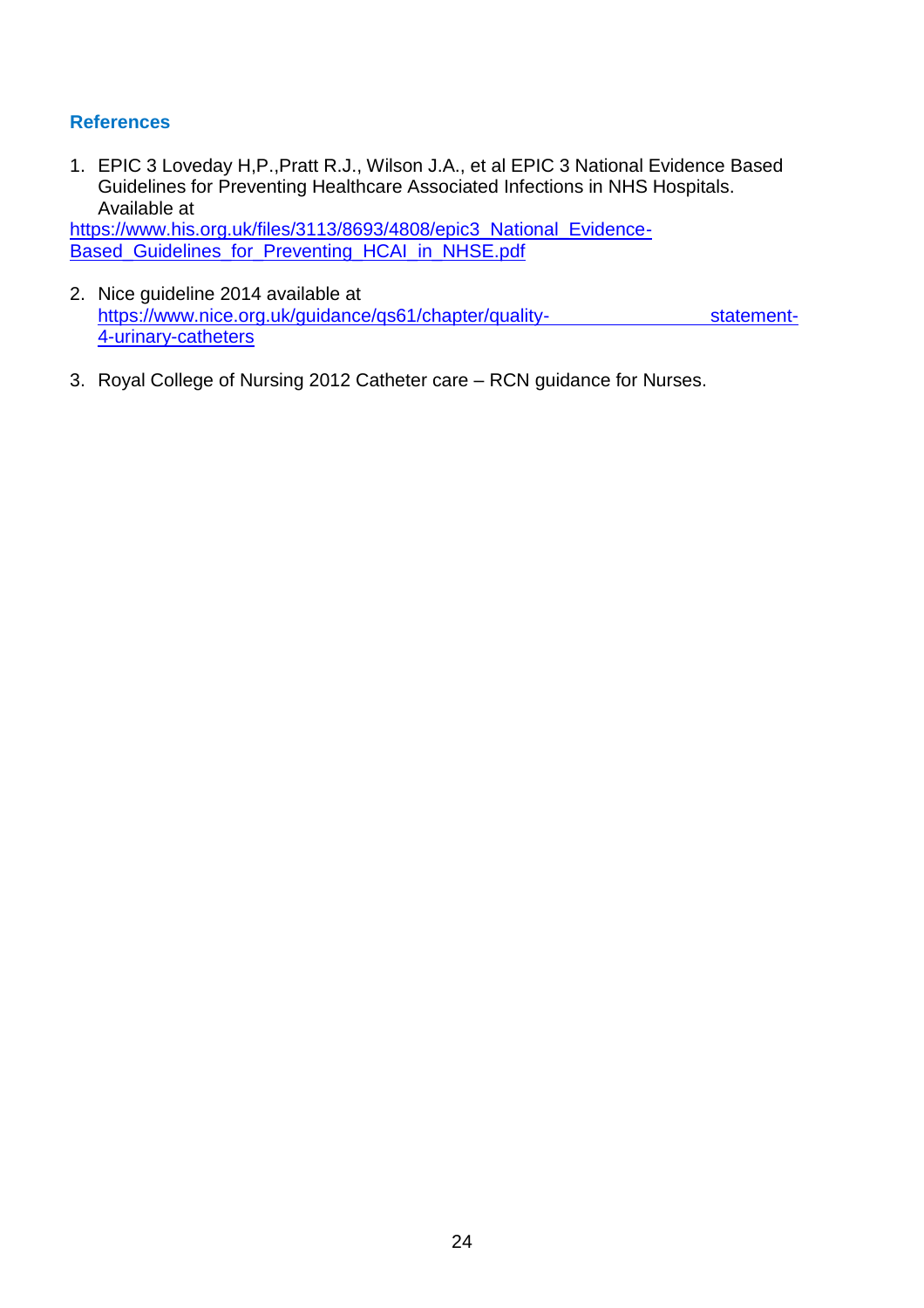



# **High impact interventions** to promote stewardship in antimicrobial prescribing

### **Aim**

To outline an approach to safe and rational antimicrobial prescribing in the healthcare setting and a method of auditing it.

# **Why use high impact intervention?**

This high impact intervention is based on the Start Smart then focus (2011) toolkit, the Health and Social Care act: 5 year antimicrobial strategy and NICE guidance for antimicrobial stewardship. Organisations should use this high impact intervention as part of their antimicrobial strategy, thus enhancing stewardship in antimicrobial usage, and ensuring optimal patient care by reducing inappropriate prescribing. The high impact interventions are audit tools to be used by nurses and prescribers, there are several more actions that can be recommended for each process based on Start Smart then focus. It is evidence-based, taking into consideration recent scientific and medical literature, as well as widespread clinical experience.

### **Elements of the care process**

There are two sets of actions to be implemented for best practice for both nurses and prescribers:

**a.** All care settings (Both primary and secondary care)

**b.** Specifically for secondary care (in addition to part a)

#### **All care settings**

**1. Drug Allergy**

Check thorough drug allergy history has been taken and is documented either in the patient record or on the prescription chart / electronic prescribing system.<sup>2</sup>

#### **2. Prompt antimicrobial treatment**

Check whether prompt effective antibiotic treatment has been initiated within one hour of diagnosis (or as soon as possible) in patients with severe sepsis or life-threatening infections.<sup>2</sup>

#### **3. Appropriate antimicrobial prescribing**

Antibiotics are prescribed if clinically indicated according to the patient's clinical signs/symptoms of infection and/or sepsis.<sup>1,2,3,4</sup>

#### **4. Indication of antimicrobials.**

Check all antimicrobials prescribed have a documented indication written either in the patient record or on the prescription chart / electronic prescribing system. Prompt prescriber to rectify if absent.<sup>1,2,3,4</sup>

#### **5. Appropriate microbiological testing.**

Appropriate microbiological cultures have been sent by the nursing or medical team prior to commencing antimicrobial treatment, for example blood cultures if patient is showing signs of sepsis, wound swab if patient has a wound infection.<sup>1,2,3,4</sup>

#### **6. Microbiology review.**

The resulting microbiology results and sensitivities have been reviewed and therapy actioned if required.<sup>1,2,3,4</sup>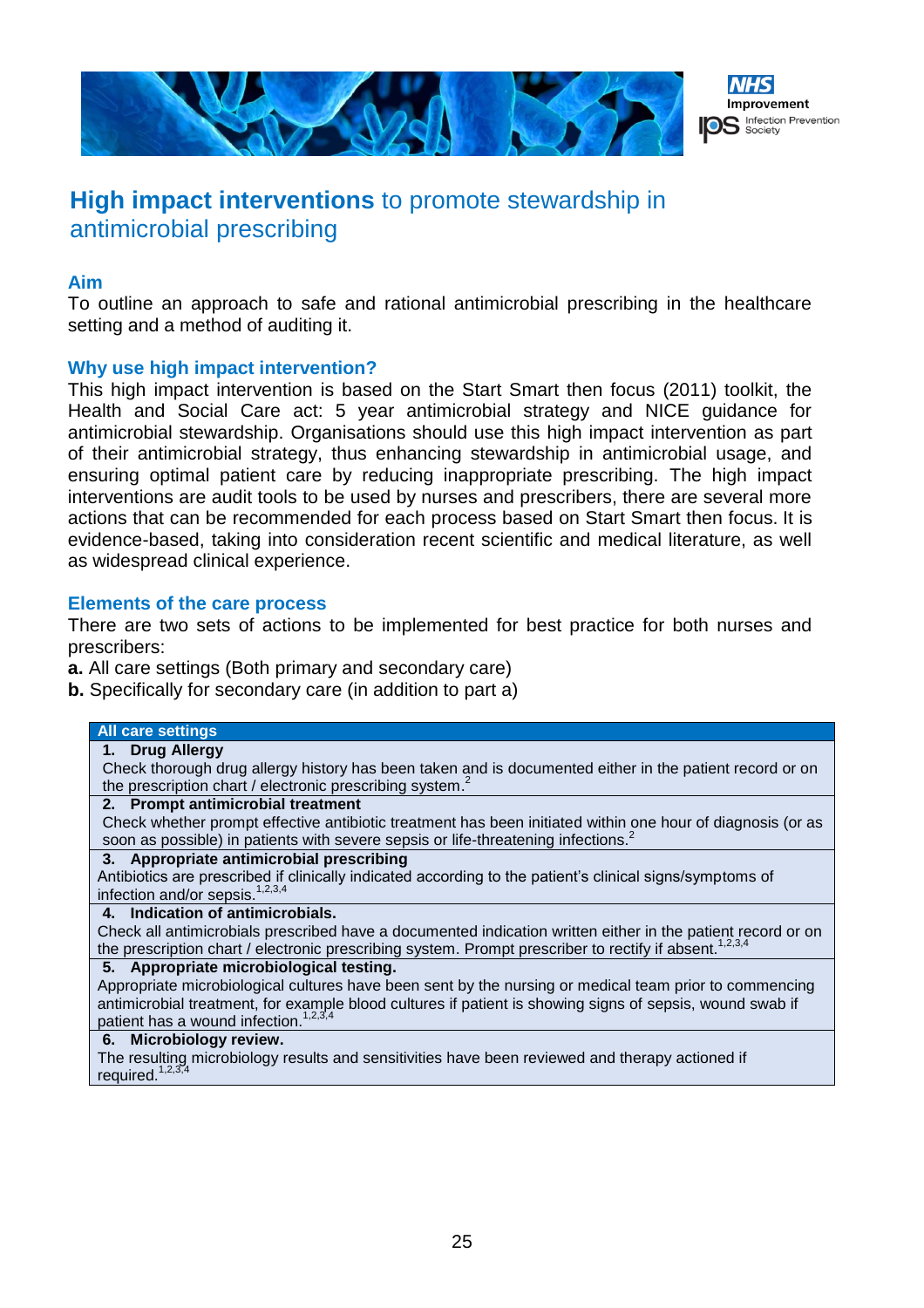#### **Secondary care**

#### **1. Review of antimicrobials**

Check all antimicrobials prescribed have a documented review within 72 hours written either in the patient record or on the prescription chart / electronic prescribing system. Prompt prescriber to rectify if absent. $1,2,3,4$ 

#### **2. Antimicrobials prescribed per local guidance**

Antimicrobial therapy is prescribed in line with national and local evidence-based guidelines and policies (Includes medical antimicrobial prophylaxis). $1,2,3,4$ 

#### **3. Intravenous medication reviewed.**

Intravenous medication reviewed to consider switch to oral therapy.<sup>1,2,3,4</sup>

#### **4. Duration of antimicrobials.**

Check all antimicrobials prescribed have a documented duration of treatment documented or date for further review either in the medical notes or on the prescription chart / electronic prescribing system. Prompt prescriber to rectify if absent.<sup>1,2,3,4</sup>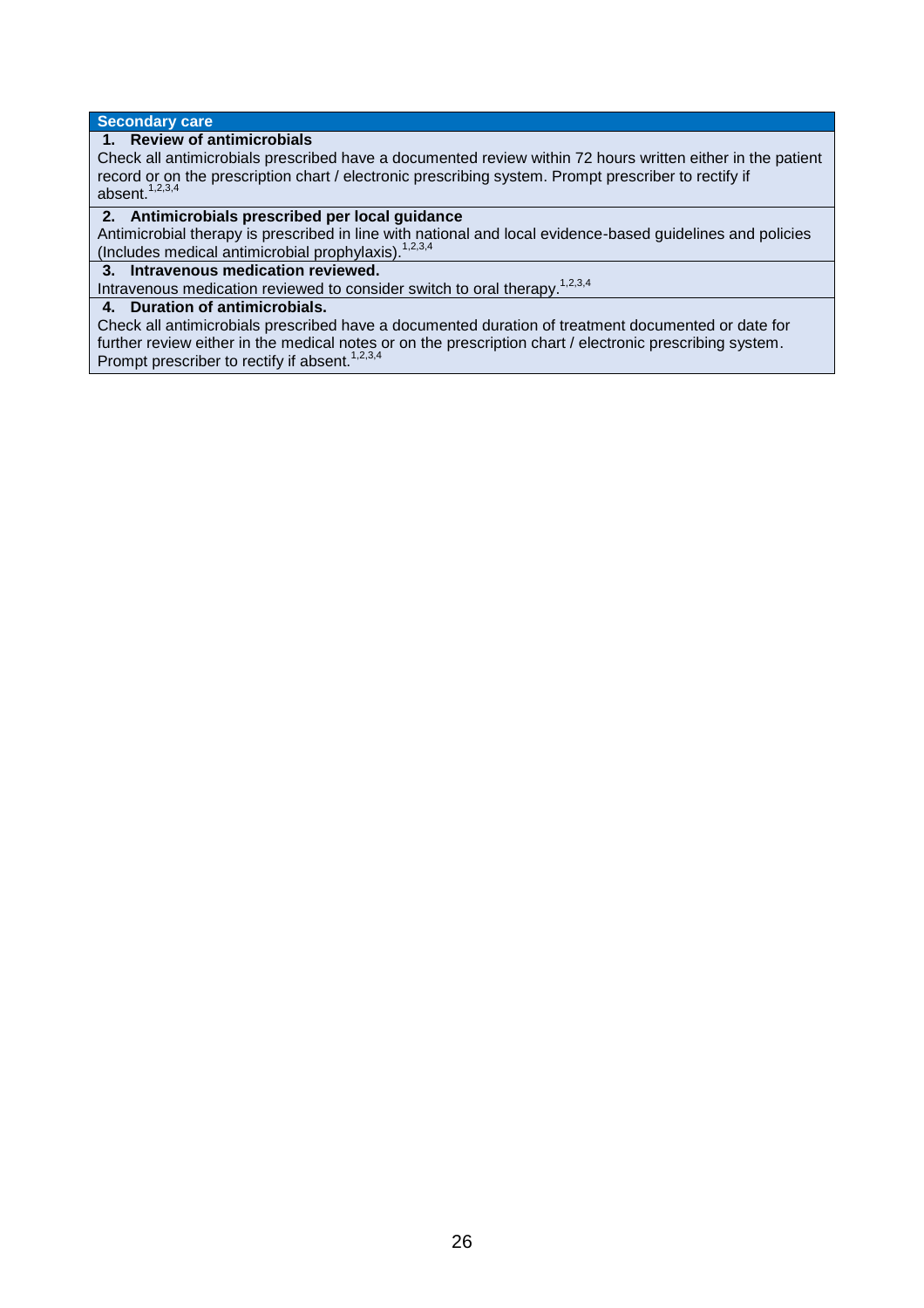- 1. Department of Health. *Antimicrobial prescribing - A summary of best practice. Saving Lives: Reducing infection, delivering clean and safe care.* London. 2007
- 2. Public health England (PHE). *Start Smart - Then Focus Antimicrobial Stewardship Toolkit for English Hospitals,* Updated March 2015. Available at: [https://www.gov.uk/government/uploads/system/uploads/attachment\\_data/file/417032/](https://www.gov.uk/government/uploads/system/uploads/attachment_data/file/417032/Start_Smart_Then_Focus_FINAL.PDF) [Start\\_Smart\\_Then\\_Focus\\_FINAL.PDF](https://www.gov.uk/government/uploads/system/uploads/attachment_data/file/417032/Start_Smart_Then_Focus_FINAL.PDF)
- 3. National Institute of Clinical Excellence, (2015). *Antimicrobial stewardship: systems and processes for effective antimicrobial resistance. NG15.* London: NICE. Available at: [https://www.nice.org.uk/guidance/ng15/resources/antimicrobial-stewardship](https://www.nice.org.uk/guidance/ng15/resources/antimicrobial-stewardship-systems-and-processes-for-effective-antimicrobial-medicine-use-1837273110469)[systems-and-processes-for-effective-antimicrobial-medicine-use-1837273110469](https://www.nice.org.uk/guidance/ng15/resources/antimicrobial-stewardship-systems-and-processes-for-effective-antimicrobial-medicine-use-1837273110469)
- 4. The Health and Social Care Act 2008. *Code of practice for the NHS on the prevention and control of health care associated infections and related guidance.* 2015 update. Department of Health